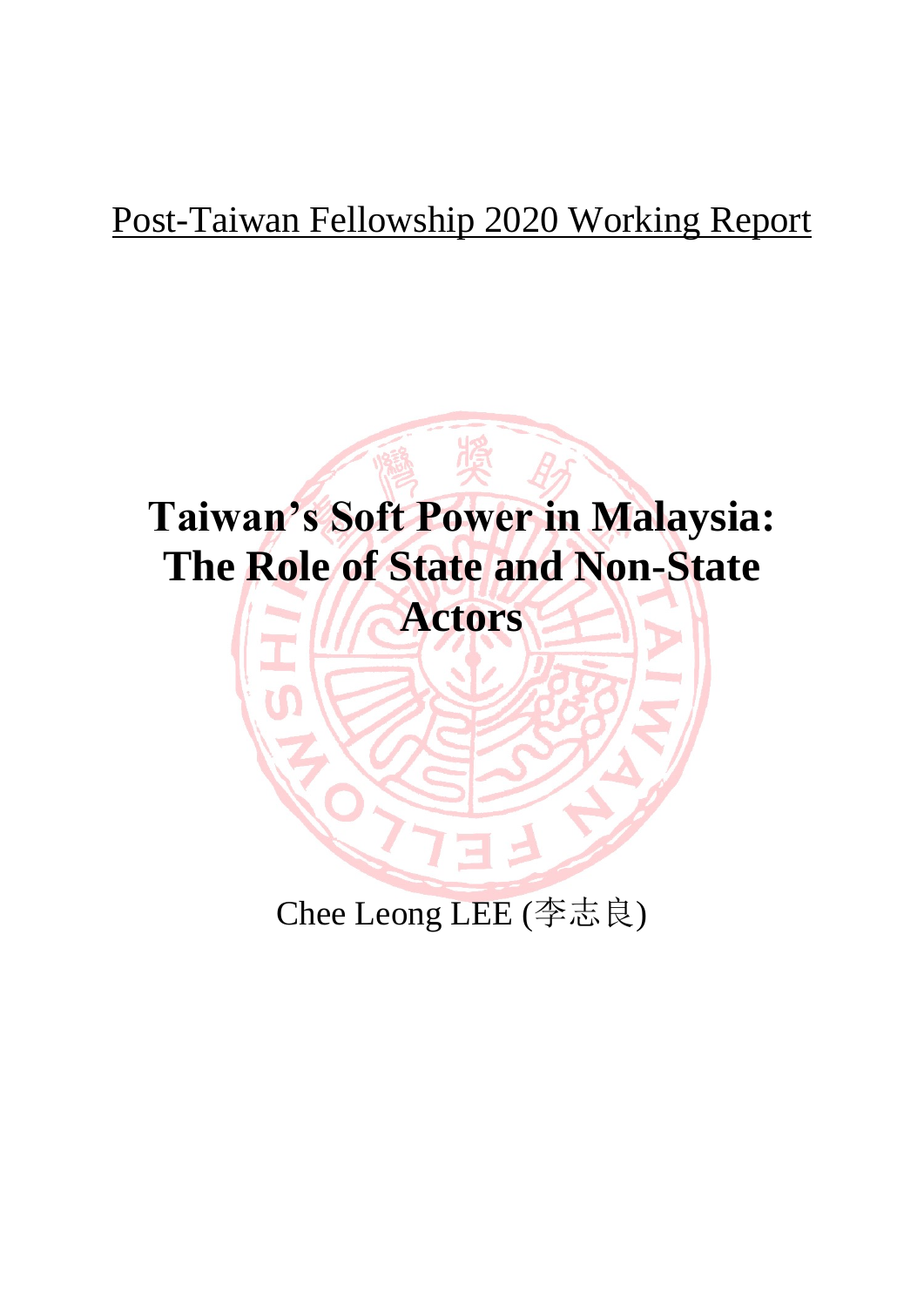# **Table of Contents**

| 1. Introduction                     |    |
|-------------------------------------|----|
| 2. Research Model                   |    |
| 3. Objectives of Study              | 3  |
| 4. Research Methodology and Sources | 3  |
| 5. Working Research Findings        | 5  |
| <b>6. Tentative Conclusion</b>      | 10 |
| 7. Expert Recommendations           | 11 |
| 8. Future Research and Publications | 13 |
| 9. References                       | 15 |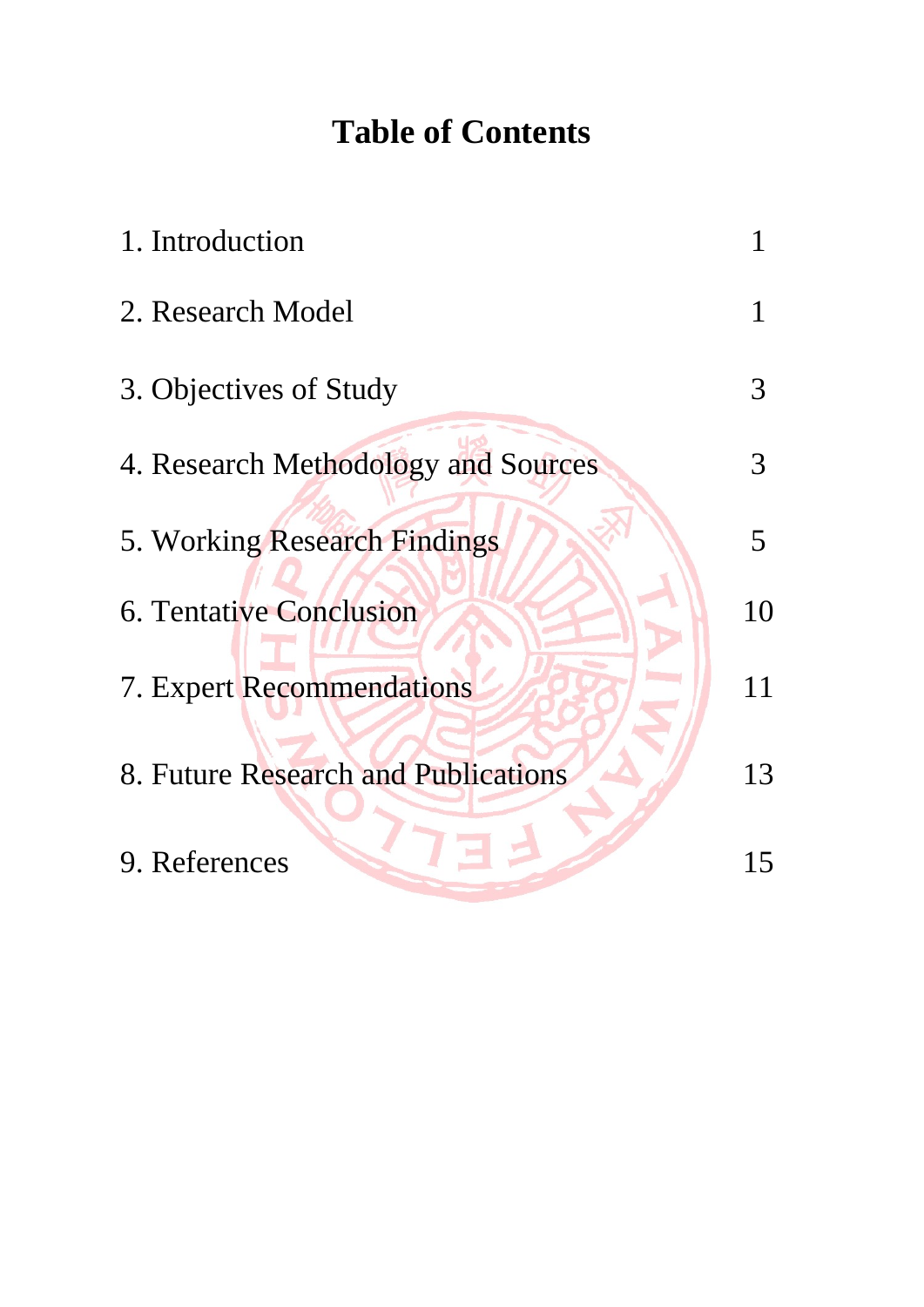#### **1. Introduction**

As scholar Lu Yeh-Chung coined it, the Taiwanese understanding of the term "soft power" has been multi-faceted. With policy formulation in mind, most of the scholars in Taiwan with the most representative of all, Lin Bi-jaw, preferred to adopt Joseph Nye's revised definition of soft power: the ability to affect others through the co-optive means of framing the agenda, persuading and eliciting positive attraction in order to obtain preferential outcomes.<sup>1</sup> Under such definition, Nye recognized the three co-optive means which are the intervening variables in turning soft power resources into preferred outcomes. Such theoretical framework has become the foundation of Taiwan's soft power studies among the academics in recent years.

 At the same time, state leaders such as former Taiwanese vice-president, Annette Lu (under Chen Shui-bian administration), had taken the course further and emphasised human rights, democracy, peace and love as Taiwan's soft power in the early years of 21st century.<sup>2</sup> As for the previous Ma Ying-jeou administration, the Taiwan hand, Gary Rawnsley, posited that traditional Chinese culture has instead become the main constituent among other resources, for soft power promotion.<sup>3</sup> In the current Tsai Ing-wen administration, however, soft power is reframed into the overarching key link (among the four links) within its New Southbound Policy (NSP), that was geared towards preserving good relations with ASEAN and South Asian countries, New Zealand as well as Australia. More than just cultural resources now, the present Tsai administration is deploying all resources for the country's soft power diffusion, ranging from medical care, education to technology and agriculture for the promotion of multilateral and bilateral cooperation with the NSP nations.<sup>4</sup>

 Within the host countries such as Malaysia, however, Taiwan's soft power diffusion is localized through specific programs and projects implemented by its state and non-state actors on the ground. Focusing on the case of Malaysia, this research is carried out to understand the roles of state and non-state actors in diffusing Taiwan's soft power in the Southeast Asian country.

## **2. Research Model**

#### **(I) Operational Definition of Taiwan's Soft Power**

This research is based on Nye's general definition of soft power. Whilst Nye has explained well on how power works, he, however, established a soft power operational structure based on the targeted audience (political elites, public, etc.), instead of the general state. Furthermore,

<sup>&</sup>lt;sup>1</sup> Yeh-Chung Lu, "Fad or Fact? Soft Power in the Case of Taiwan" (paper presented at the 2007 AACS Annual Conference, Richmond, Virginia, October 5-7, 2007) p. 3; and Joseph Nye, *The Future of Power* (New York: Public Affairs, 2011), pp. 20-1.

<sup>&</sup>lt;sup>2</sup> Annette Lu, "A New Horizon for Taiwan: Soft Power in the Era of Globalization, Remarks Delivered to the Sixth Taiwan Roundtable," November 19, 2001,

<http://english.president.gov.tw/Default.aspx?tabid=491&itemid=16964&rmid=2355> (accessed June 3, 2015). <sup>3</sup> Gary D. Rawnsley, "Taiwan's Soft Power and Public Diplomacy," *Journal of Current Chinese Affairs* 43, no. 3 (2014): 170.

<sup>&</sup>lt;sup>4</sup> "The Guidelines for "New Southbound Policy"," *Taipei Cultural and Economic Office (TECO) in Brunei Darussalam*, August 23, 2016, [https://www.roc-taiwan.org/bn\\_en/post/644.html](https://www.roc-taiwan.org/bn_en/post/644.html) (accessed June 20, 2019).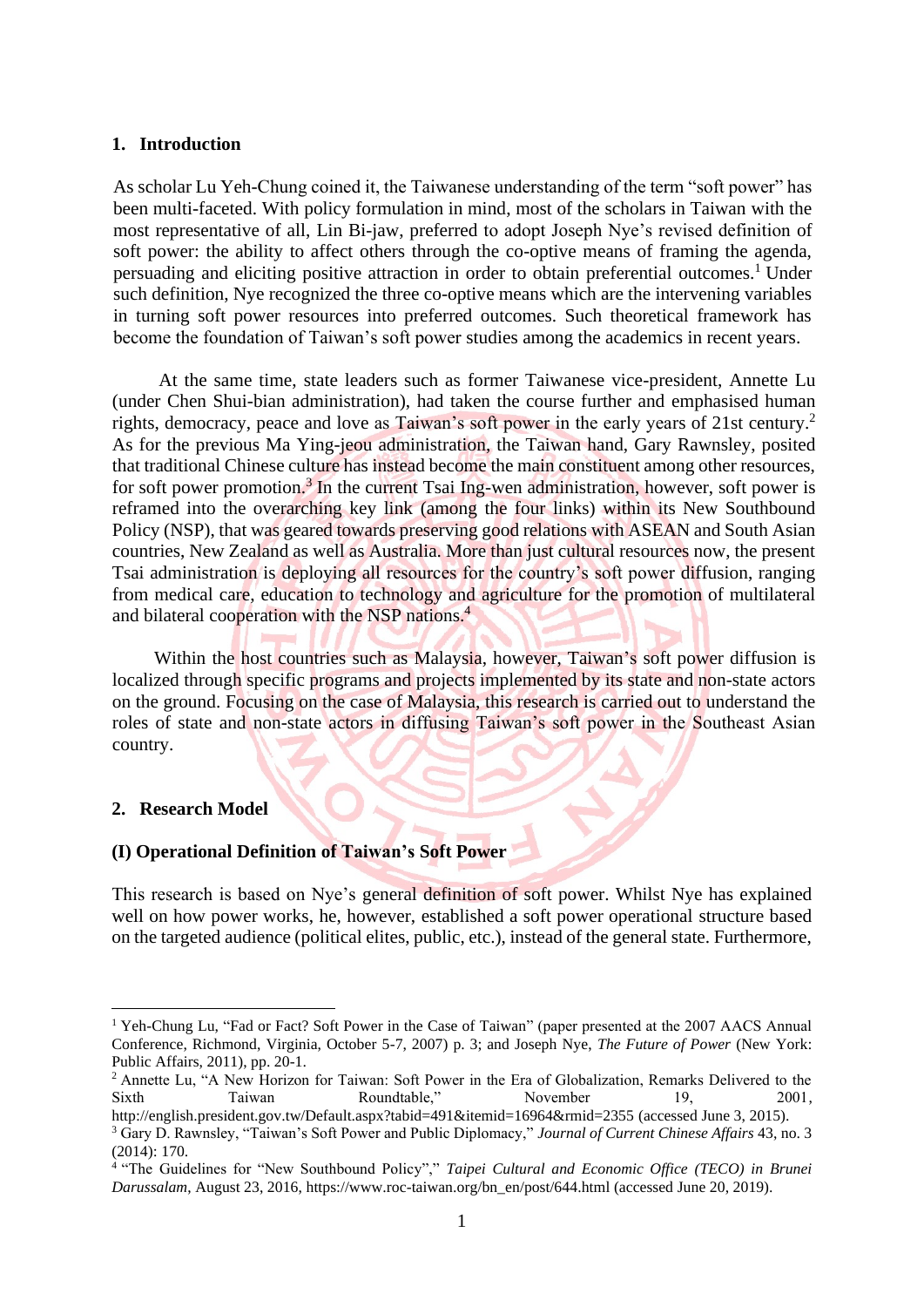his soft power conceptual structure is highly complicated and specified to the point that it is derived from the US experience.<sup>5</sup> This is very much different in the case of Taiwan.

 With relatively limited resources and the lack of formal relations with Southeast Asian countries like Malaysia, it is impractical to conduct Taiwan's soft power research based on Nye's soft power operational structure that focused on specific audiences. Instead, Nye's general conceptual framework of power definition can be an excellent reference for this research in which the targeted audience with be the Malaysian public at large. As mentioned in the last section, any power, including soft power, can be taken as capabilities/resources in which through conversion strategy, they will produce the preferred outcomes to the targeted audience. <sup>6</sup> This is particularly relevant for Taiwan's soft power in which the actors are the parties involving in such conversion strategy. This is the operational definition that this research will rely on in terms of analyzing Taiwan's soft power.

#### **(II) Research Gaps and Questions**

Within the research framework as stated in the last sub-section of Research Model, there are two main groups of researchers working on Taiwan's soft power as a whole. For the first, scholars like Shane Lee and Rawnsley have focused heavily on Taiwan's soft power capabilities/resources with the former looking at these elements in the context of Taiwan's defense against China while the latter saw public diplomacy as the soft power tool to dispense them.<sup>7</sup> On the other hand, scholars such as Lu and Wang have concentrated their studies on the outcomes of Taiwan's soft power within the American and European settings.<sup>8</sup>

 It is clear that between these two extremes, there is a gap on Taiwan's soft power research that delves into the functional relationship between these two ends. This research, therefore, seeks to fill the gap by examining the bridging roles of state and non-state actors from both ends. Focusing on the context of Malaysia as a host country, this research seeks to tackle three research questions designated to answer the nature of bridging roles of these actors:

- 1. What are perceptions of Taiwan's state and non-state actors on the nation's varying soft power capabilities/resources?
- 2. How do they act upon soft power capabilities/resources to achieve desired outcomes as expected by these state and none-state actors?

As shown on next page, the research model of this study is summarized in Figure 1 below.

<sup>5</sup> Nye, *The Future of Power*, pp. 94-5.

<sup>6</sup> Ibid., pp. 9-10.

<sup>7</sup> Shane Lee, "A New Interpretation of "Soft Power" for Taiwan," *Taiwan International Studies Quarterly* 1, no. 2 (2005): 15-20; and Rawnsley, pp. 168-70.

<sup>8</sup> Hongying Wang and Yeh-Chung Lu, "The Conception of Soft Power and its Policy Implications: A Comparative Study of China and Taiwan," *Journal of Contemporary China* 17, no. 56 (2008): 444-45; and Lu Y.C., "Fad or Fact? Soft Power in the Case of Taiwan," pp. 19-23.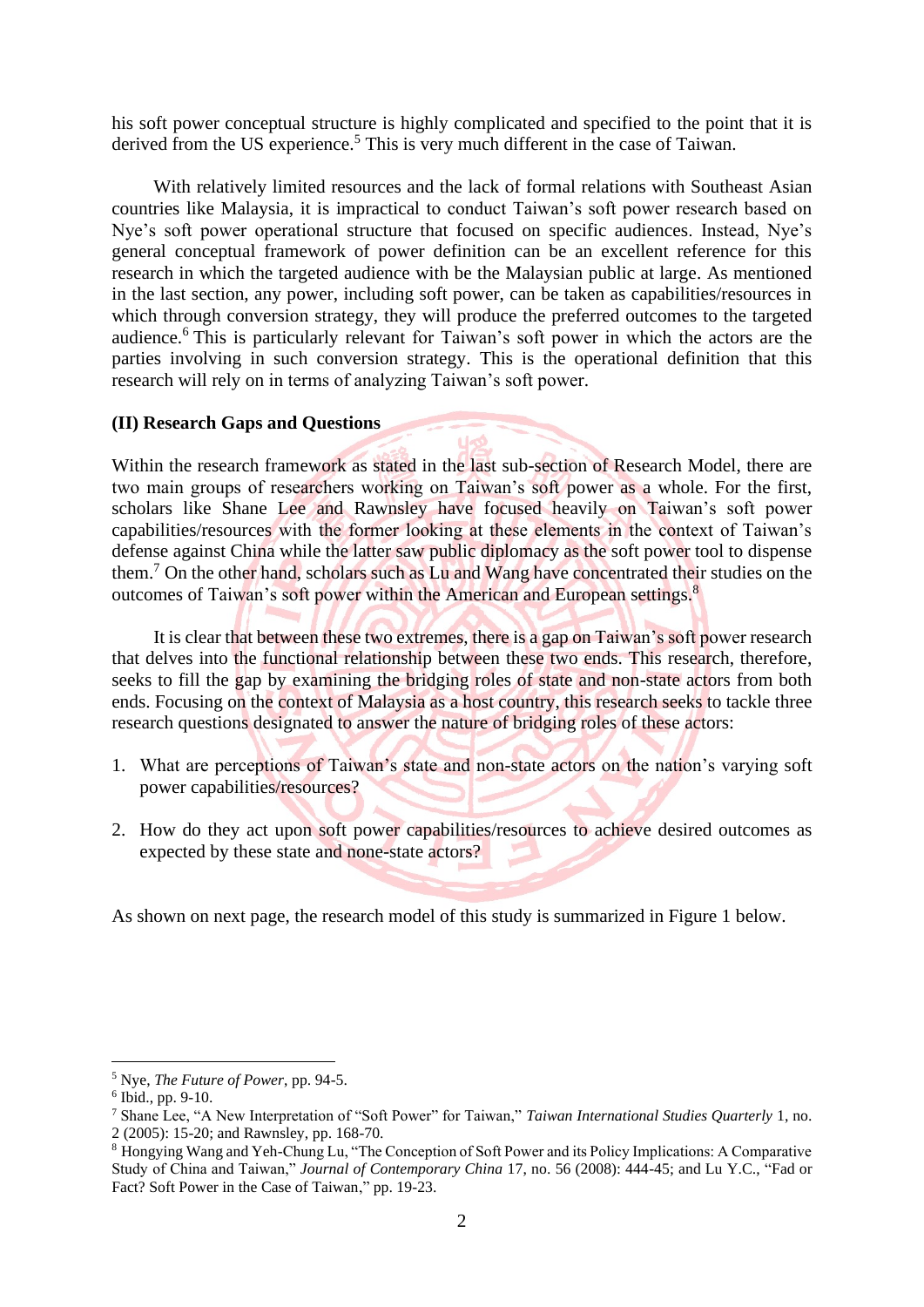

**Figure 1: Research Model of Taiwan's Soft Power Diffusion in Malaysia**

## **3. Objectives of Study**

This research is set with the following objectives as below:

- I) To examine the overall roles of Taiwan's state and non-state actors in soft power diffusion within Malaysia;
- II) To ascertain the limitations of Taiwanese soft power in Malaysia; and
- III) To propose recommendations to Ministry of Foreign Affairs, Republic of China (MOFA Taiwan) in order to tackle these limitations.

#### **4. Research Methodology and Sources**

In general, this study is conducted based on qualitative research methods. In order to measure the relationship among the three variables — soft power capabilities/resources, actions of state and non-state actors and outcomes of these actions — the order of such relationship is determined prior to data collection process. As far as independent variable is concerned, four broad categories of soft power resources, namely, contemporary culture, foreign policy, high technology and humanitarian assistance, are identified for their relationships to the intervening variable.

 This boils down to the intervening variable of this research. As the intermediary variable between both independent and dependent variables, it consists of the roles of state and nonstate actors play in the diffusion of Taiwan's soft power in the host country. By that, it includes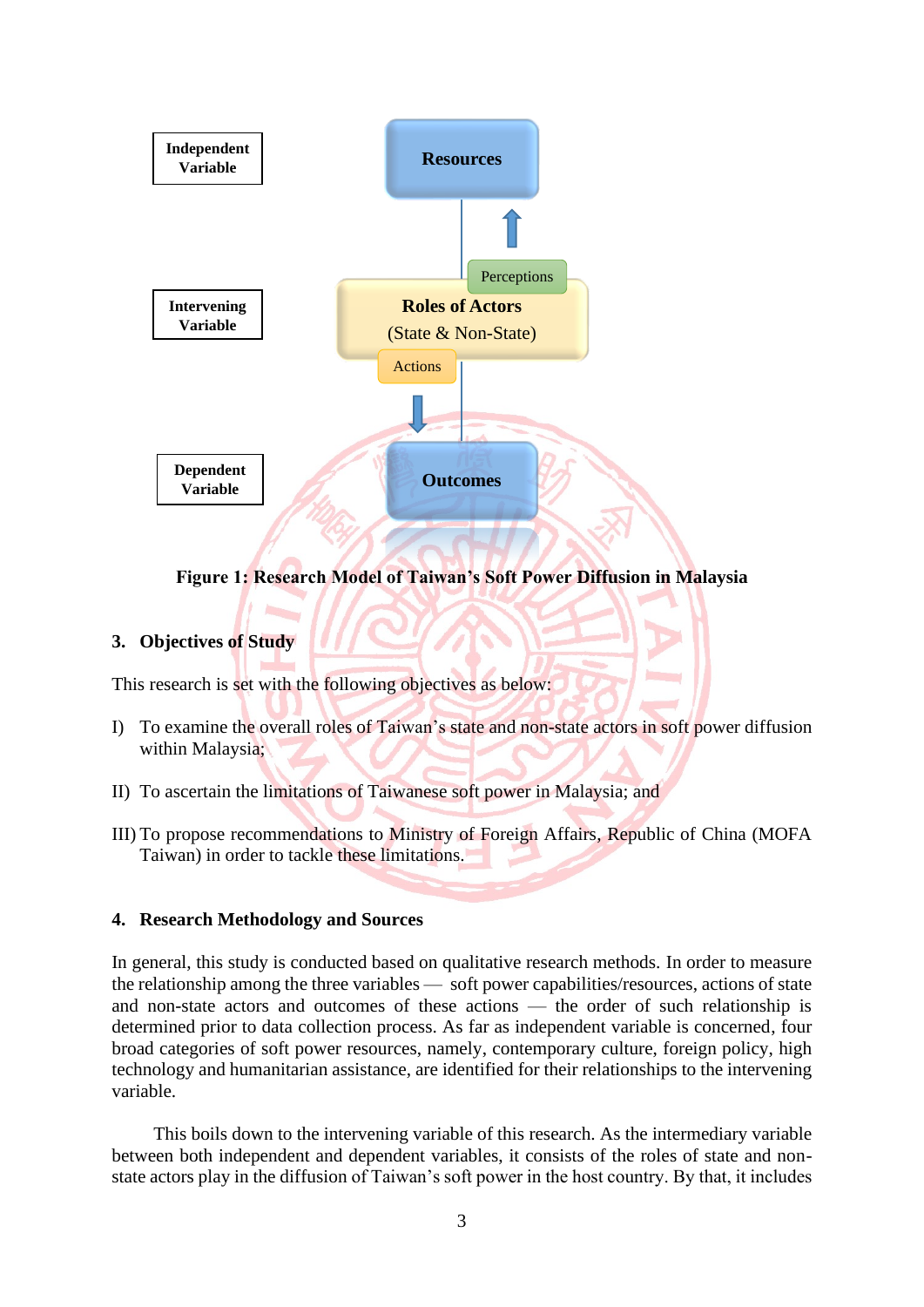on one hand, these Taiwanese soft power actors' perceptions of what are the soft power capabilities/resources in Malaysia, and on the other, their actions that led to the outcomes of Taiwan's soft power diffusion in the Southeast Asian country. As the core part of this research, this carefully constructed intervening variable will demonstrate the two constituents (perceptions and actions) that made up the roles of Taiwanese soft power actors in Malaysia at large.

 For the outcomes, they are understood as the "end products" produced through the actions deemed by the Taiwanese soft power actors. In general, the outcomes are comprised of the host country's acceptance of collective agenda, material acquisition or receipt and import of intangible and tangible products for local consumption. Specifically, these included Malaysia's adoption of Taiwanese cultural lifestyle (including food and beverage consumption, reading and recreational activities), preference for/purchase of the nation's technology, humanitarian aid acceptance as well as tangible increase in the number of Malaysian tourists, students and visiting fellows in Taiwan.

## **(I) Data Collection**

As this proposed research is a greater extension to the existing study on Taiwan's soft power in Malaysia which I conducted in 2020, the same data collection and analysis methods will be employed again for this purpose. As data in Taiwan are readily accessible in open data platform and are revealed for public scrutiny, these advantages have helped me to collect them handily as it had been the case in 2020. In all, three techniques of data collection will be employed, namely, documentation, archival research and semi-structured interviews.

 Through access to databases in Taiwan's National Central Library (NCL) and other sources, newspaper articles and government's think tank reports that are related to Taiwan's soft power (and actors) are documented for further analysis. At the same time, the primary sources such as the official documents (including policy discussions) of Taiwan's foreign ministry and other government agencies relating to Taiwan's soft power, are gathered and compiled through archival research in public archives. Finally, the conduct of semi-structured interviews will allow me to convey fewer but important questions to the Taiwanese soft power actors: policy-makers, businessmen, NGO leaders, academics and so on. Concurrently, such interview approach will also facilitate open-ended discussions with these elite interviewees and thus, gained valuable information from them.

#### **(II) Data Analysis**

In terms of analysis, the content analysis method will be applied to all documents collected, be it from documentation, archival research and semi-structured interview techniques. As stated by Holsti, content analysis is the inference-making technique that systematically and objectively recognizes special characteristics of messages.<sup>9</sup> Through strict selection of various data, such method will achieve the twin goals of reliability and validity of the empirical findings.<sup>10</sup>

<sup>9</sup> Ole R. Holsti, "Content Analysis," in *The Handbook of Social Psychology*, eds. E. Lindzey and E. Aaronson (Reading: Addison-Wesley, 1968), p. 608, quoted in Bruce L. Berg, *Qualitative Research Methods for the Social Sciences*, 4th ed. (Boston: Allyn and Bacon, 2001), p. 240.

<sup>10</sup> Jahoda C. Selltiz, M. M. Deutsch and S. W. Cook, *Research Methods in Social Relations*, 2nd ed. (New York: Holt, Reinhart & Winston, 1967), quoted in Bruce L. Berg, *Qualitative Research Methods for the Social Sciences*, 4th ed. (Boston: Allyn and Bacon, 2001), p. 241.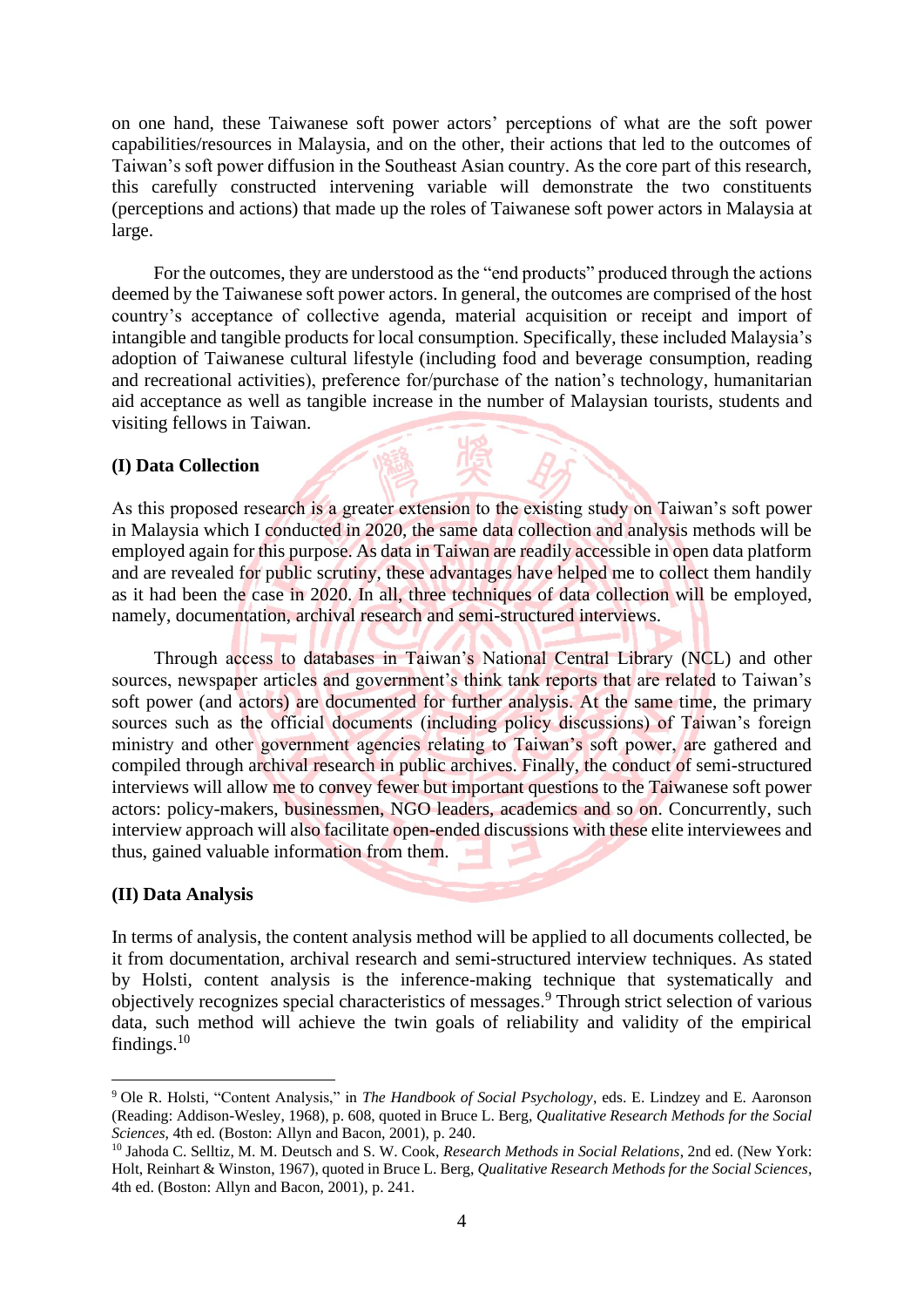For this research, the content analysis method will allow me to decode the latent and manifest meanings of the data regarding the perceptions of Taiwan's state and non-state actors towards Malaysia as a soft power recipient. In addition, such method will help me to identify and interpret the involvements and considerations by different soft power actors, culminating into tangible actions on the ground.

 As for the period of study, this research will cover the last ten years (2010 - 2020) of developments. With this periodization, I will be able to gather large volume of data with different variations. This will help me to trace the trends and variations of Taiwan's soft power diffusion in Malaysia from the then Ma Ying-jeou administration to the current Tsai Ing-wen administration.

#### **5. Working Research Findings**

This section showcases the research findings 3 months after the completion of Taiwan Fellowship 2020. In all, there are four categories of soft power resources, namely, contemporary culture, foreign policy, high technology, and humanitarian assistance, which provide answers to the research questions. They are the perceptions, actions and outcomes of Taiwanese state and non-state actors involving in each category of soft power resources in the host country of Malaysia.

 $11<0$ 

#### I) **Contemporary Culture**

This soft power of resource in Malaysia can be divided into food and beverage (F&B), pop and reading culture. For food and beverage, Din Tai Fung and bubble tea operators (Xin Fu Tang, The Alley, Gong Cha and so forth) and Eslite, remained to be the non-state actors that diffuse Taiwan's soft power in the Southeast Asian country. As these are business players, they perceived their products and experiences as profitable goods that could be sold to Malaysia.

 As revealed by the then Chatime's franchisee, Bryan Loo, the lack of a tea market in Malaysia back in 2012 and before, has led to this Malaysian businessman bringing the Taiwanese bubble tea brand to Malaysia more than a decade ago.<sup>11</sup> Similarly, the former franchisee of Din Tai Fung, Lim Meng Lu, also detailed the lack of Taiwanese style of restaurant (offering highest quality of food, services-oriented and comfortable dining experiences in clean environment) as the opportunity to bring such brand to Malaysia.<sup>12</sup> Last but not least, Eslite has indicated its current expansion interest to Malaysia, the first in Southeast Asia, is due to Kuala Lumpur's potential in UN's World Book Capital City as well as its high population of Chinese Malaysians — the two factors that can fuel its business growth in the long-run.<sup>13</sup>

<sup>11</sup> Wei-shen Wong, "Bubble Tea Craze Leads to A Flurry of Stores Opening in Klang Valley," *The Star*, March 19, 2012, [https://www.thestar.com.my/news/community/2012/03/19/bubble-tea-craze-leads-to-a-flurry-of](https://www.thestar.com.my/news/community/2012/03/19/bubble-tea-craze-leads-to-a-flurry-of-stores-opening-in-klang-valley_1/)[stores-opening-in-klang-valley\\_1/](https://www.thestar.com.my/news/community/2012/03/19/bubble-tea-craze-leads-to-a-flurry-of-stores-opening-in-klang-valley_1/) (accessed March 13, 2021).

<sup>12</sup> Meng Lu Lim, interviewed by host, *Breakfast Grill – Xiao Long Bao, The Pull Factor*, BFM 89.9, October 8, 2010, <https://www.bfm.my/podcast/morning-run/the-breakfast-grille/breakfast-grille-081010-lim-meng-lu> (accessed March 13, 2021).

<sup>13</sup> Crystal Hsu, "Eslite to Open Kuala Lumpur Store in 2022," *Taipei Times*, November 18, 2020, <https://www.taipeitimes.com/News/biz/archives/2020/11/18/2003747090> (accessed March 13, 2021).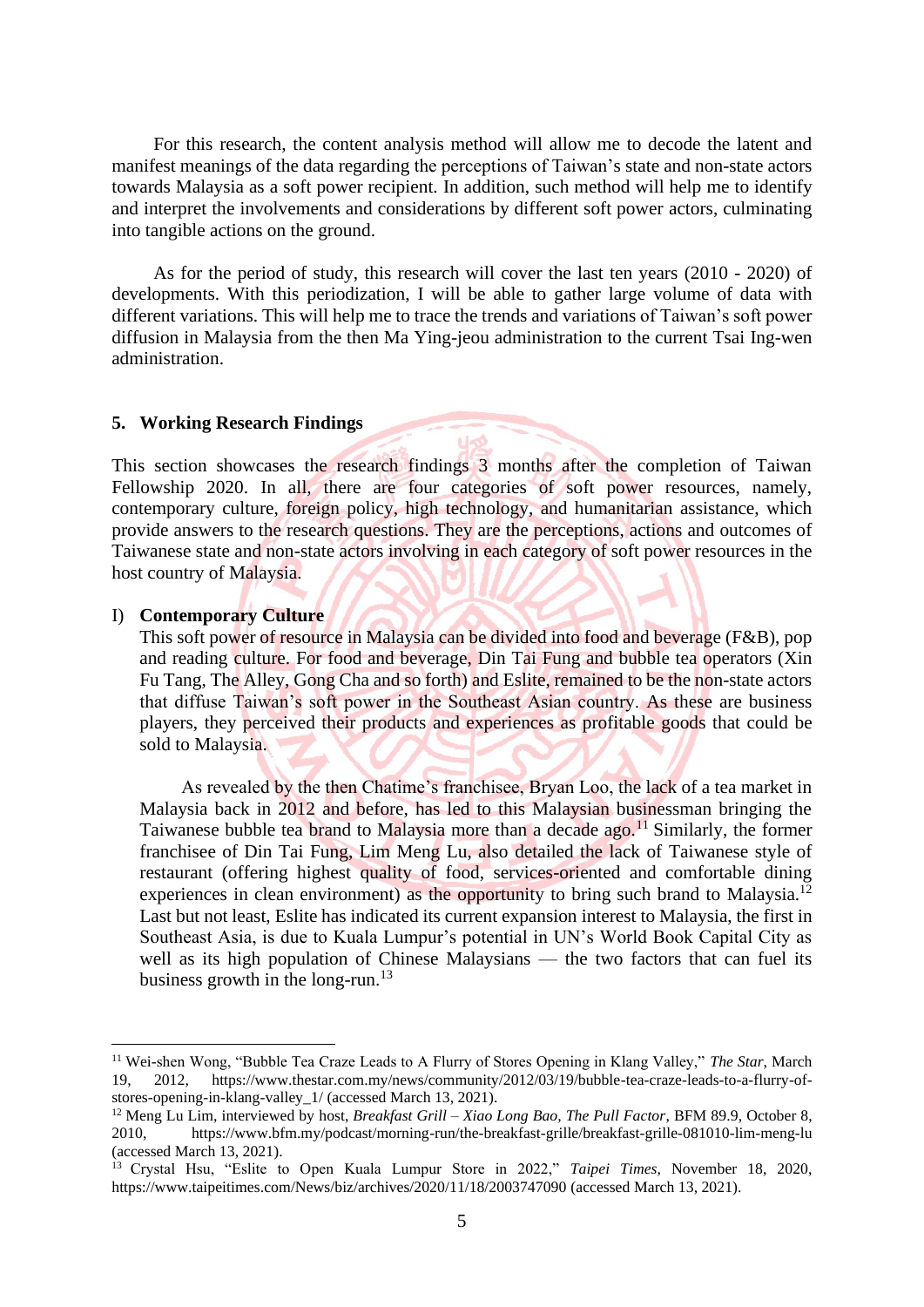Given the potential of Malaysian market to these Taiwanese products and experiences, these non-state actors seek to expand into the Southeast Asian nation through two different cooperation efforts with local partners. The first is establishing franchise business model for Malaysian franchisees but without compromising the reputation of the Taiwanese franchisors and F&B products' quality. Precisely due to such indirect marketing concept for business expansion, both Ding Tai Fung and bubble tea operators have seen their business outlets expanded throughout Malaysia ⸺ with Ding Tai Fung having 12 branches (4 non-pork) in Malaysia as in March 2021 and bubble tea shops mushrooming in the country with at least 9 brands from Taiwan.<sup>14</sup> In particular, the bubble tea consumption has become a new culture among young Malaysians that spanned into dine-in leisurely activities during weekends and post sharing in the social media platforms. 15

 The other form of cooperation is for the Taiwanese brand to expand independently but with close partnership with the Malaysian counterpart. This is exemplified by Eslite in which its Malaysian strategic cooperation partner, YTL, rented its luxury shopping mall, The Starhill, to the Taiwanese bookstore chain to become its flagship branch in Kuala Lumpur. As disclosed by Eslite group chairperson, Mercy Wu, the flagship store will not only feature a rich selection of Chinese, English and Malay language books, but also performing arts, design, music, themed restaurants and coffeeshops as well as cutting-edge cultural and creative brands as well.<sup>16</sup> Once Eslite is opened in 2022, it is expected that the entire Taiwanese reading culture as showcased its Taipei branches, stands to be replicated to its Malaysian flagship branch for local consumption.

## II) **Foreign Policy**

The other category of Taiwanese soft power diffusion in Malaysia is Taipei's foreign policy itself. Altogether, there are two constituents of Taiwan's foreign policy in which its soft power diffusion is evident in the case of Malaysia: foreign tourism as well as foreign higher education and research strategies. As far as foreign tourism strategy is concerned, the state actor involved in localizing Taiwan's Muslim tourism campaign, is none other than Taiwan Tourism Bureau (TTB) in Malaysia.<sup>17</sup>

 Generally speaking, Taiwan's Muslim tourism strategy in Malaysia has its origin in the TTB's overall Muslim tourism strategy back in 2008 when it invited international Islamic tourism experts to visit the country. In the successive years, the Bureau started to circulate booklet for Muslim travelers since 2010 and began working with local tourism groups in Taiwan, to coach businesses as part of its new efforts to improve the country's environment for this particular group of travelers.<sup>18</sup> As of today, subsidies have been provided by TTB to develop new itineraries and halal catering, train Southeast Asian

<sup>14</sup> Jolin Lee, "The Ultimate Guide to Bubble Teas in KL," *Lifestyle Asia*, March 15, 2019, https://www.lifestyleasia.com/kl/food-drink/drinks/the-ultimate-guide-to-bubble-teas-in-kl/ (accessed March 13, 2021).

<sup>15</sup> Li Mei Foong, "Boom or Bust?: Malaysia's Bubble Tea Scene Approaches Saturation Point," *Channel News Asia*, July 14, 2019, [https://www.channelnewsasia.com/news/asia/boom-or-bust-malaysia-bubble-tea-saturation-](https://www.channelnewsasia.com/news/asia/boom-or-bust-malaysia-bubble-tea-saturation-11711138)[11711138](https://www.channelnewsasia.com/news/asia/boom-or-bust-malaysia-bubble-tea-saturation-11711138) (accessed March 13, 2021).

<sup>16</sup> "Taiwan's Eslite Spectrum to Debut at The Starhill in 2022," *The Star*, November 17, 2020, https://www.malaymail.com/news/money/2020/11/17/taiwans-eslite-spectrum-to-debut-at-the-starhill-in-2022/1923533 (accessed March 13, 2021).

<sup>&</sup>lt;sup>17</sup> There is a plan for me to interview Taiwan Tourism Bureau's official in Kuala Lumpur in the coming months.<br><sup>18</sup> "Tapping the Muslim Tourism Market," *Taipei Times*, January 23. 2020. 18 "Tapping the Muslim Tourism Market," *Taipei Times*, January 23, 2020, <https://www.taipeitimes.com/News/feat/archives/2020/01/23/2003729715> (accessed March 15, 2021).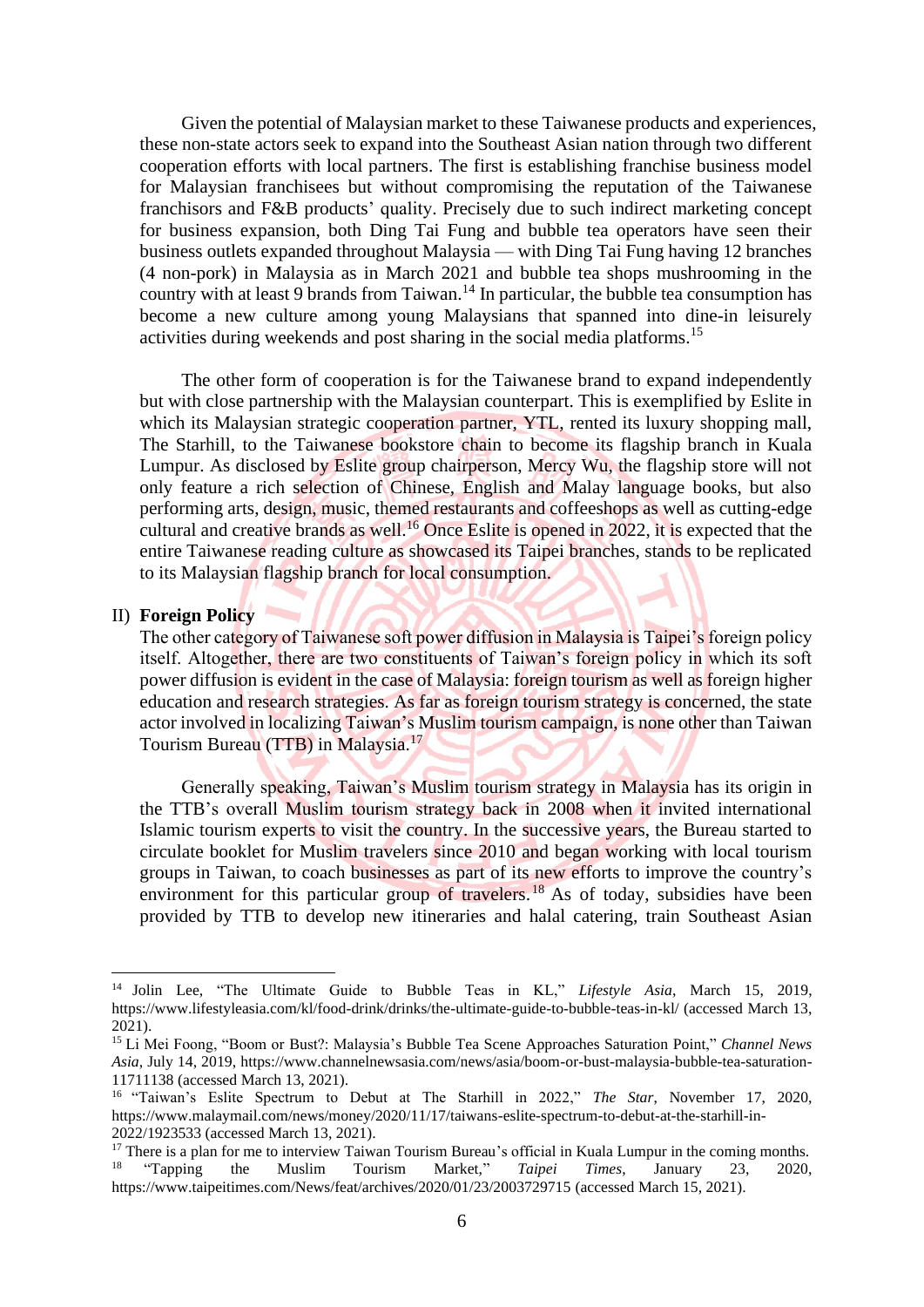language tour guides as well as encourage restaurants and hotels to take up halal certifications to cater the needs of Muslim tourists.<sup>19</sup>

 In Malaysia, TTB's local office is responsible for the localization of Taiwan's Muslim tourism in the Southeast Asian nation. Given the Bureau's official view of tapping the 20 million Muslim market in both Malaysia and Brunei, TTB Malaysia started its own "Salam Taiwan" campaign in 2018 that aimed to attract more Malay Malaysians to visit the country.<sup>20</sup> The campaign included engaging Malay actress, Mira Filzah, to be the travel ambassador and had promotional video featuring the instagrammer (with 3-million fans) as well as other Malay fashion and internet celebrities, for Taiwan's tourism. As stated by the Bureau, such video will then be aired on internet, movie theatres, TV stations and outdoor electronic boards for both Malaysian and Bruneian viewers. <sup>21</sup> So far, Taiwan's soft power diffusion in Malaysia through its localized Muslim tourism strategy had produced promising outcome as showed by the increase of Malaysian tourists from 526,129 persons in 2018 to 537,692 persons in 2019. Such increase, is no doubt, is still a notable development considering that there was a drop for the figure from 2017 to 2018.<sup>22</sup>

 Unlike its Muslim tourism strategy, there is no specific strategy from Taipei that catered solely for Malaysian students and scholars in the area of higher education and research. Rather, the strategy is understood in the establishment of Taiwan Fellowships and Scholarships  $(TAFS)$  — a batch of scholarship and fellowship programs that is offered by different state actors such as Ministry of Foreign Affairs, Ministry of Education, Academia Sinica, International Cooperation and Development Fund (ICDF) and Center for Chinese Studies (CCS).<sup>23</sup> As an extension of Taiwanese government in Malaysia, the Taiwan Economic and Cultural Office (TECO) in Kuala Lumpur, adopted the TAFS' view of utilizing the 3 categories of awards, namely, Fellowships for research, Huayu (Mandarin) Enrichment Scholarships, and Scholarships for Degree, to promote relevant research, educational links and enduring friendships between Taiwan and the global community.<sup>24</sup>

 In the context of Malaysia, TECO in Malaysia is working hand-in-hand with these central government agencies (state actors) in Taiwan, to promote these scholarship and fellowship programs to wider Malaysian public, soliciting local applications for them or even recommending suitable applicants from the country for further considerations in Taipei. As for the outcome of Taiwan soft power diffusion from foreign higher education and research strategies, I am in the midst of collecting the exact data (or figures) on the number of Malaysian students and scholars who accepted the 8 scholarships and

 $19$  Ibid.

<sup>&</sup>lt;sup>20</sup> "Tourism Bureau Invites Malaysian Celebrity Mira Filzah to Star in Video Promoting Taiwan Tourism," *Taiwan News*, July 9, 2018, <https://www.taiwannews.com.tw/en/news/3477681> (accessed March 15, 2021).  $21$  Ibid.

<sup>&</sup>lt;sup>22</sup> Taiwan Tourism Bureau, "Changes in the Number of Visitor Arrivals from Japan, South Korea, Malaysia, Mainland China and Hong Kong from 2011~2020," *Tourism Statistics Database of the Taiwan Tourism Bureau*, https://stat.taiwan.net.tw/ (accessed March 15, 2021).

<sup>&</sup>lt;sup>23</sup> It should be noted that the role of non-state actor, Federation of Alumni Associations of Taiwan Universities, Malaysia (FAATUM), is not covered in my research in Taiwan. This part will be delved on in the second part of my research in Malaysia later.

<sup>24</sup> "About TAFS," *Taiwan Fellowships and Scholarships (TAFS) Portal*, http://tafs.mofa.gov.tw/Contents.aspx?loc=en (accessed March 15, 2021). The 8 scholarship and fellowship programs are [MOE Huayu Enrichment Scholarship,](http://tafs.mofa.gov.tw/SchDetailed.aspx?loc=en&ItemId=17) MOFA Taiwan Scholarship, MOE Taiwan Scholarship, Academia Sinica Taiwan International Graduate Program, [International Higher Education Scholarship Programs](http://tafs.mofa.gov.tw/SchDetailed.aspx?loc=en&ItemId=13)  [of Taiwan lCDF,](http://tafs.mofa.gov.tw/SchDetailed.aspx?loc=en&ItemId=13) MOFA Taiwan Fellowship, MOE Short Term Research Award and Research Grant for Foreign Scholars in Chinese Studies.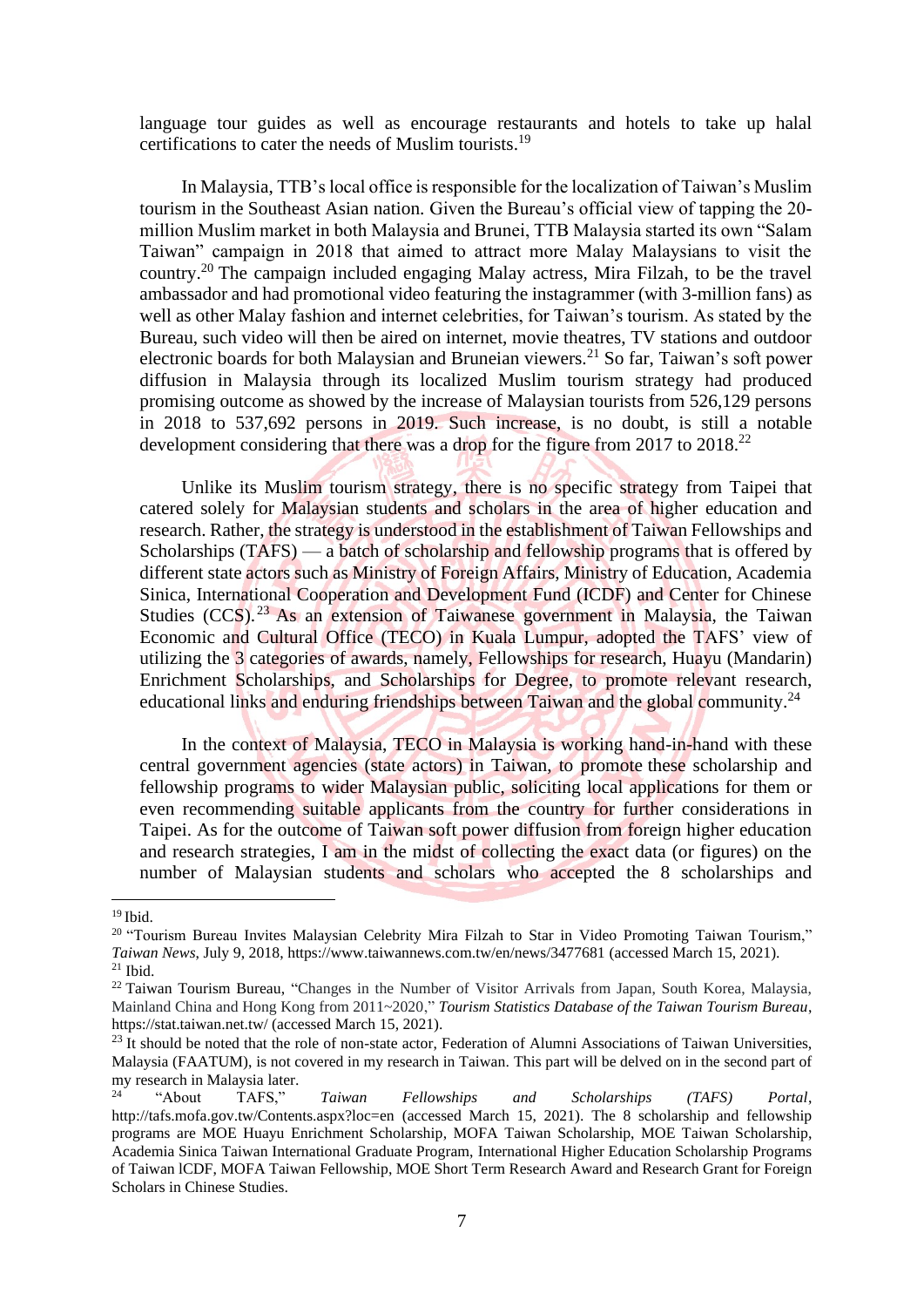fellowships from 2010 to  $2020$ .<sup>25</sup> It is expected from these data, I will be able to observe any upward trend and with that, conclude the outcome of Taiwan soft power diffusion from thereon.

#### III) **High Technology**

In Malaysia, there are two types of high technology that are relevant to Taiwanese soft power diffusion: agricultural and medical technologies. In terms of agricultural technology, both state and non-state actors — Council of Agriculture (COA) and Ji Sheng (JS) Agrotech ⸺ are involved in such soft power diffusion. From the data provided by an interviewee from COA, both the government agency and JS Agrotech viewed the country's cuttingedge machineries, facilities and equipment as well as seeds and seedlings, as agricultural technological resources which can be tapped by the Malaysian counterparts through the JS Agri-Park in Machap, the state of Johor.<sup>26</sup>

 Considering the potential of Taiwanese agricultural technological goods, both COA and JS Agrotech have successfully organized the Taiwan Agricultural Machinery and Materials Expo in Johor state in 2019.<sup>27</sup> With JS Agrotech providing the location for the Expo, it was disclosed to me that the company invited COA and relevant Taiwanese businesses to the Expo in 2019. For the COA's participation, they included sending three of its experts to deliver lectures on Taiwan's latest agricultural technologies for the Malaysian participants.<sup>28</sup> For the Taiwanese companies at large, they are limited to selling as machineries, facilities and equipment as well as seeds and seedlings; and from the disclosure from COA's official, only 2 out of 40 companies are considering to invest in Malaysia. Most of them, as alluded to me, preferred Indonesia as their investment destinations.<sup>29</sup> Thus, the outcome of Taiwanese soft power diffusion for the sub-category of agricultural technology is limited to exporting machineries, facilities and equipment as well as seeds and seedlings to the Malaysian counterparts who in turn, need these to develop their own agricultural businesses.

 For medical technology, there are two fronts for Taiwan's soft power diffusion in Malaysia. First is the Taiwanese government's 1 Country 1 Center (1C1C) project in which Malaysia is one of the 6 partner countries including India. As the cooperation partner for Malaysia, Taiwan's Chang Gung Memorial Hospital (non-state actor) is tasked to achieve the aim set within Medical and Public Health Cooperation and Development of Industrial Chains flagship project of the New Southbound Policy: capacity-building and cooperation in advanced ICT and medical management technology as well as development and

<sup>&</sup>lt;sup>25</sup> It is made known by MOFA Taiwan official that these data are not available publicly and thus, I will request TECO in Malaysia and/or other central government agencies for help to obtain them. Also, it is notified to me that a lot of Malaysian students and fellows are applying for MOFA-funded TAFS thus far. More information are available: Ministry of Foreign Affairs (MOFA) Taiwan official, interview by author, Taipei, November 11, 2020. <sup>26</sup> 農委會 (Council of Agriculture), 第一屆馬來西亞台灣農業機械暨資材發售會*:* 工作細部情況, 2019 年 11

月.

<sup>&</sup>lt;sup>27</sup> Due to the COVID-19 pandemic, such expo was not held in 2020. It is made known to the author there is a plan to hold another Expo in 2021.

<sup>&</sup>lt;sup>28</sup> "Taiwanese Agricultural Machinery, Materials, and Equipment Sent to Malaysia to Create Local Services Model, Marking a Breakthrough in Taiwan-Malaysia Agricultural Cooperation," *Council of Agriculture (COA) News*, December 18, 2019, https://eng.coa.gov.tw/theme\_data.php?theme=eng\_news&id=597 (accessed March 14, 2021).

 $29$  Council of Agriculture (COA) official, interview by author, Hsinchu, October 27, 2020.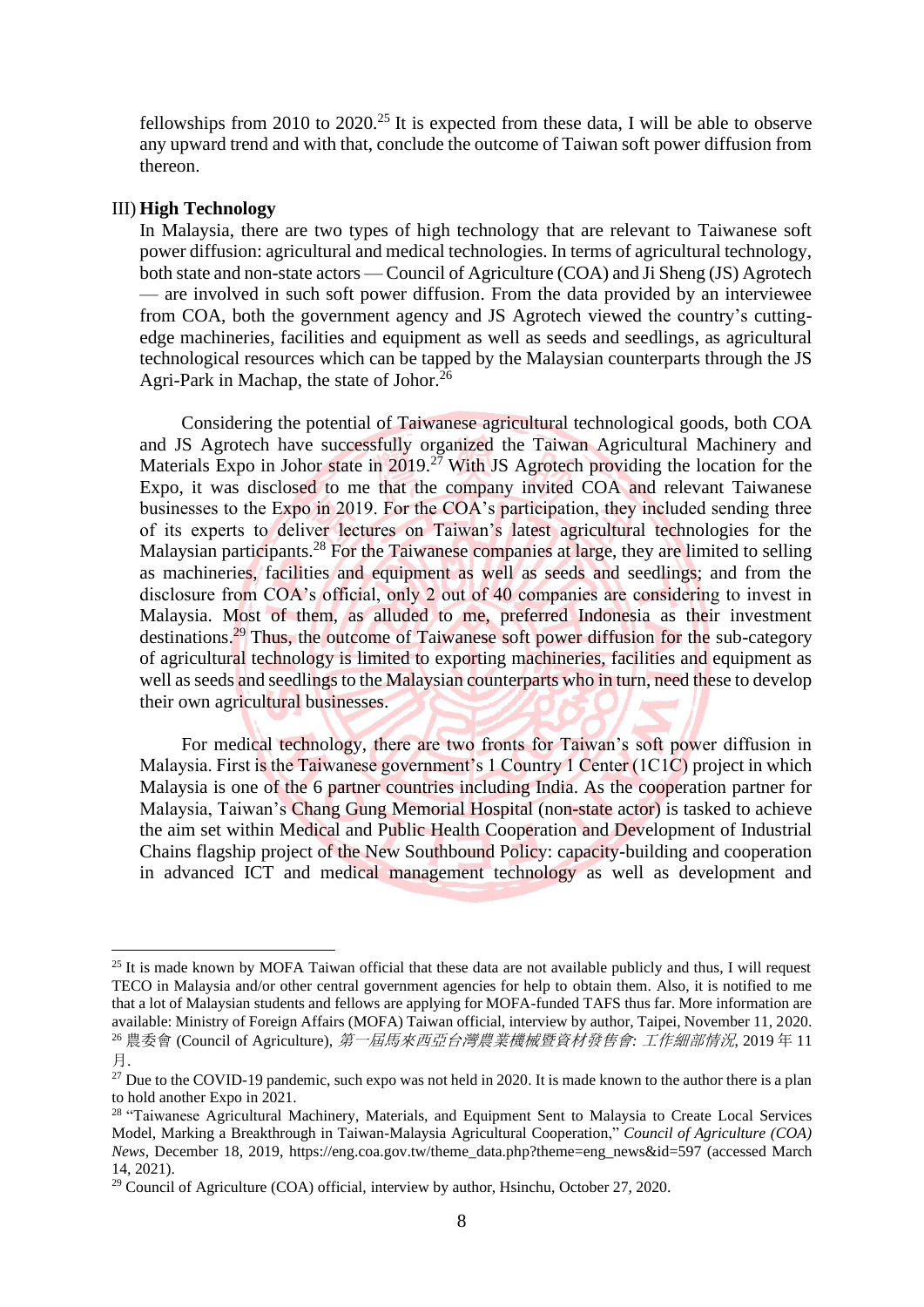connectivity of healthcare industries for partner countries (in this case, Malaysia).<sup>30</sup> So far, organizing seminars, medical trainings and visits to Chang Gung Memorial Hospital remained to be the main efforts undertaken by the hospital in its limited cooperation with the Malaysian counterparts (hospitals).<sup>31</sup> As such, the anticipated outcome of diffusing Taiwan's soft power through medical technology is largely unrealized as medical technological cooperation is at its infancy.

 By comparison, Taiwan's Southern Taiwan Science Park (STSP), a state actor, has made greater strides in Malaysia. Recognizing the fact that many Malaysian dentists studied in Taiwan before taking up their practices back at home, STSP utilizes such long-standing and unique connection to market the Taiwanese medical technologies to Malaysia.<sup>32</sup> By establishing its Medical Device Promotion and Operation Center in Kuala Lumpur, STSP is leveraging this first ever medical device center in Southeast Asia for the Taiwanese vendors to sell their products to the Malaysian customers.<sup>33</sup> As highlighted by a STSP official interviewed by me, the medical device center has concluded deals worth of US\$ 210,042 since its opening in November 2019. With more deals are also expected in the coming months, <sup>34</sup> Taiwan's soft power diffusion through medical technology is achieved via the medical device center.

#### IV)**Humanitarian Assistance**

In Malaysia, humanitarian assistance should be understood as an independent soft power resource instead of being part of Taiwan's foreign policy. This stemmed from the fact that the Malaysian chapters of Taiwanese Buddhist foundations such as Tzu-Chi and Fo Guang Shan, are responsive to every disaster that occurred in Malaysia's soil. For all of the humanitarian assistance, they worked independently without any influence from the Taiwanese government agencies and pursued their work according to their perceived humanistic view.

 Among the two Taiwanese Buddhist foundations, Tzu-Chi Malaysia is the most active in which its humanitarian assistance to Malaysia has been remarkably extensive for an organization that was set up as small liaison offices 29 years ago. As stated in Tzu-Chi's mission work in Malaysia, the Malaysian chapter is dedicated to the cause of betterment of humanity in the spirit of Great Love (*da ai*) and aimed to undertake Master Cheng Yen's global missions in the Southeast Asian nation.<sup>35</sup> Armed with such humanistic view, Tzu-Chi Foundation Malaysia has undertaken five different missions in the country: charity, medicine, education, humanistic culture and environmental protection.<sup>36</sup>

 Among them, charity mission is the most apparent in which Tzu-Chi swiftly responded by offering various humanitarian assistance to an array of disasters for the past

<sup>30</sup> Health and Welfare NSP Project Office, "Medical and Health New Southbound Policy," *Taiwan Medical and Healthcare Regional Partnership Portal*, July 26, 2019,<https://nsp.mohw.org.tw/cp-1069-5042-4f222-2.html> (accessed March 14, 2021).

<sup>31</sup> 衛生福利部委託中華經濟研究院衛福新南向專案辦公室執行辦理, "馬來西亞," 醫衛新南向產業 *e*鏈接, <https://nsp.mohw.org.tw/lp-2302-1.html> (accessed March 14, 2021).

<sup>32</sup> Southern Taiwan Science Park (STSP) official, email interview by author, September 18, 2020.

<sup>33</sup> Ibid.

<sup>34</sup> Ibid.

<sup>35</sup> "Introduction," *Taiwan Buddhist Tzu-Chi Foundation Malaysia Portal*, [https://tzuchi.my/en/about-us/tzuchi](https://tzuchi.my/en/about-us/tzuchi-global/our-missions)[global/our-missions\(](https://tzuchi.my/en/about-us/tzuchi-global/our-missions)accessed March 15, 2021); and "Our Work," *Taiwan Buddhist Tzu-Chi Foundation Malaysia Portal*[, https://tzuchi.my/en/about-us/tzuchi-malaysia/our-work](https://tzuchi.my/en/about-us/tzuchi-malaysia/our-work) (accessed March 15, 2021). <sup>36</sup> Ibid.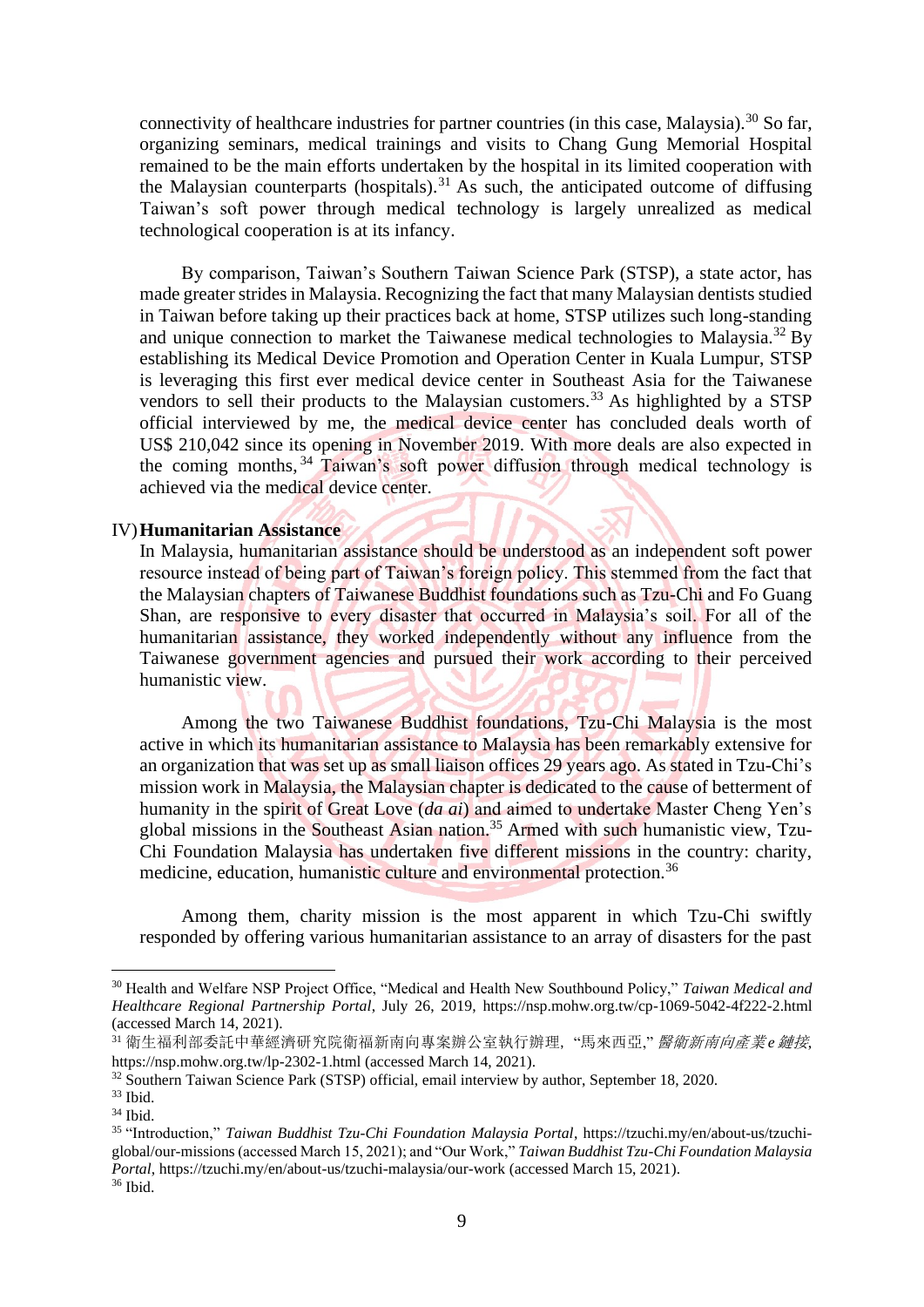10 years or so. These included providing immediate psychological support to the families of the victims on board MH370 flight (2014), distributing food and water to the flood victims in the east coastal states of Malaysia (2014), donating essential goods to those financially affected families in Sabah not long after imposition of Malaysia's MCO 1.0 (2020) and contributing millions of donation as well as more than 1,000 beds to all hospitals in Sabah following the spike of COVID-19 cases last October  $(2020)$ .<sup>37</sup> In a show of recognition from the Malaysian side, Master Cheng Yen received the 2015 Better Malaysia Foundation Personality Award on behalf of Tzu-Chi's humanitarian assistance in the country for the past 10 years.<sup>38</sup>

 The other is Fo Guang Shan which owned the Dong Zen Temple in Jenjarom, state of Selangor. Similar to Tzu-Chi, Fo Guang Shan's mission work in Malaysia is comprised of three areas, namely, culture and art, education and charity. Unlike Tzu-Chi, however, culture and art as well as education are the main mission areas of Fo Guang Shan's development in Malaysia. That said, it still engaged in charity mission as part of Fo Guang Shan's Buddhist outlook of overcoming human sickness and sufferings through the practice of Buddhism.<sup>39</sup> The great example is evident in Fo Guang Shan's collaboration with other Buddhist associations in Malaysia to organize the Future and Hope Charity Concert for the East Coast flood victims. As the host and main organizer for the charity concert, Fo Guang Shan donated the money from the event to re-build 30 units of houses in Kuala Krai for the flood victims, fully equipped with water and electricity for each unit of house.<sup>40</sup> As for outcome of Taiwanese soft power diffusion through humanitarian assistance, it is relatively palpable for Tzu-Chi Malaysia in light of its recognition from the Malaysian counterpart back in 2015. Such recognition, however is difficult to determine for Fo Guang Shan as charity works made up a small portion of its three missions in Malaysia.

#### **6. Tentative Conclusion**

This research findings show that when comes to concluding Taiwan's soft power in Malaysia, the situation is somewhat mixed on the ground. From the available data collected thus far, Taiwanese soft power diffusion is evident in three categories of resources as in culture, foreign policy and humanitarian assistance — in which state and non-state actors perceived and acted to produce tangible and intangible outcomes for such power diffusion. The same, however, would not be said for the other category of soft power resources, high technology. Despite high technology being an attractive soft power resource for Taiwan, the involving non-state actors are less enthusiastic than the state counterparts. These are the private companies which are

<sup>37</sup> The Editor, "#MH370\* MAS Ropes in Mercy Malaysia, Tzu Chi as Caregivers," *The Edge Markets*, March 12, 2014, <https://maa.theedgemarkets.com/article/mh370-mas-ropes-mercy-malaysia-tzu-chi-caregivers> (accessed March 15, 2021); "Great Love via Cash-for-Work," *The World of Tzu Chi*, February 2015, pp. 9-11, http://publication.jingsi.my/tcworld/eng/tcworld60/files/assets/downloads/publication.pdf (accessed March 15, 2021); and "Taiwanese Tzu Chi Donated Millions and Thousands of Beds for Sabah Hospitals," *The Sun Daily*, October 25, 2020[, https://www.thesundaily.my/local/taiwanese-tzu-chi-donated-millions-and-thousands-of-beds](https://www.thesundaily.my/local/taiwanese-tzu-chi-donated-millions-and-thousands-of-beds-for-sabah-hospitals-FH4797502)[for-sabah-hospitals-FH4797502](https://www.thesundaily.my/local/taiwanese-tzu-chi-donated-millions-and-thousands-of-beds-for-sabah-hospitals-FH4797502) (accessed March 15, 2021).

<sup>&</sup>lt;sup>38</sup> "Taiwan Buddhist Tzu Chi Foundation Malaysia Recipient of 2015 Better Malaysia Foundation Personality Award," *The Sun Daily*, March 29, 2015, <https://www.thesundaily.my/archive/1368682-BSARCH302364> [https://www.thesundaily.my/local/taiwanese-tzu-chi-donated-millions-and-thousands-of-beds-for-sabah](https://www.thesundaily.my/local/taiwanese-tzu-chi-donated-millions-and-thousands-of-beds-for-sabah-hospitals-FH4797502)[hospitals-FH4797502](https://www.thesundaily.my/local/taiwanese-tzu-chi-donated-millions-and-thousands-of-beds-for-sabah-hospitals-FH4797502) (accessed March 15, 2021).

<sup>39</sup> "慈善事業," 馬來西亞佛光山網站, [https://fgsmy.org/cn/](https://fgsmy.org/cn/弘法事業/慈善事業/)弘法事業/慈善事業/ (accessed March 15, 2021).

<sup>40</sup> "Future and Hope-Charity Music Concert," *The Buddha's Light International Association Portal*, January 29, 2015,<https://myblia.wordpress.com/category/disaster-relief/> (accessed March 15, 2021).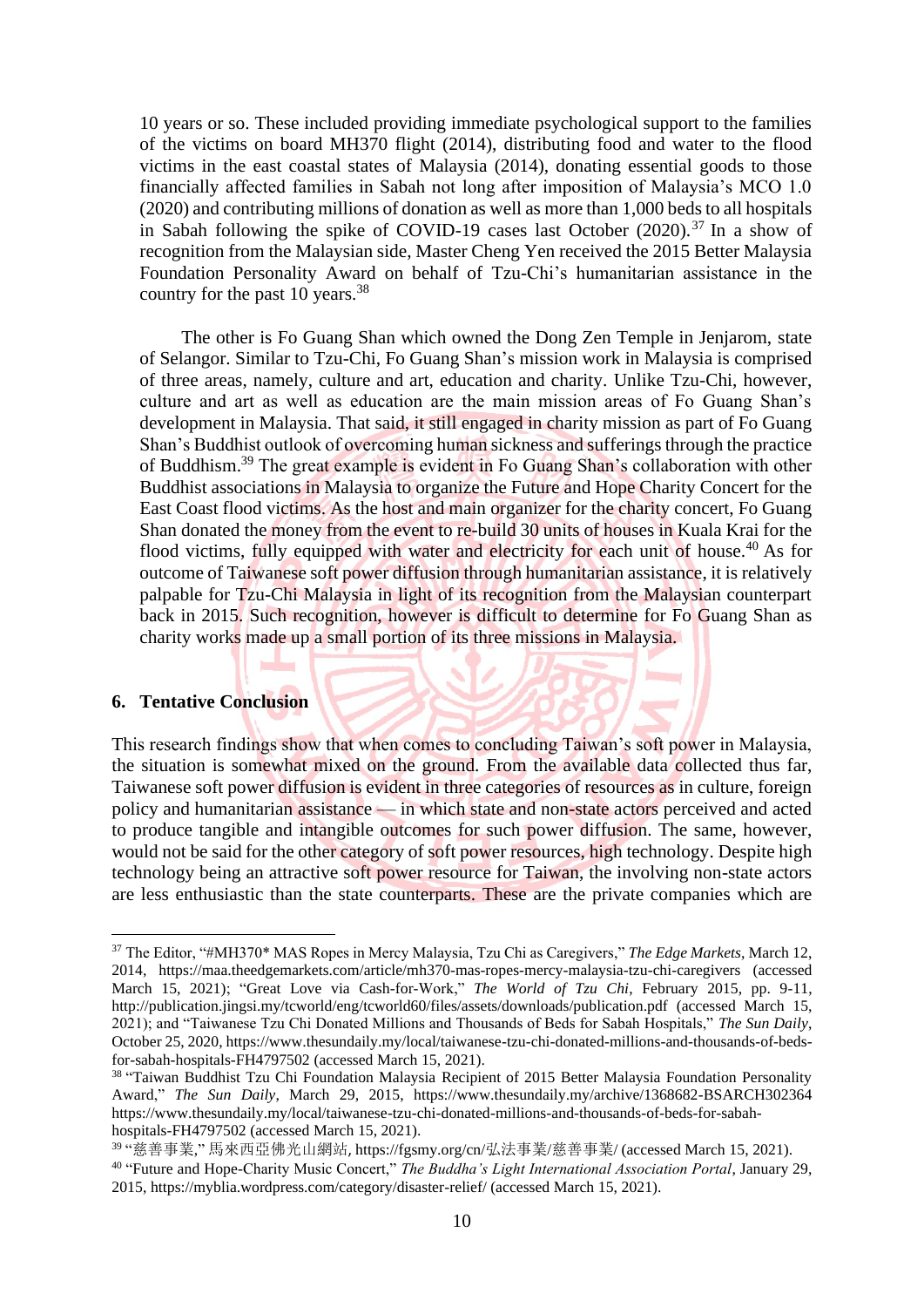profit-oriented and perceive soft power diffusion in terms of selling their technologies to the Malaysian counterparts.

 As revealed in research findings, such finding is the most important feedback that I gained from a senior official in the Council of Agriculture (COA). By extension, this is an indication that there is still long way to go for Taiwan to utilize its agricultural technology for soft power diffusion. As for medical technology, the outcome is relatively positive, especially in the case of Medical Device Promotion and Operation Center in Kuala Lumpur. That said, it should be recognized that the space remains big for Taiwan to utilize more of its soft power resources for diffusion of soft power in Malaysia. This will be the way forward for Taiwan's soft power in Malaysia.

## **7. Expert Recommendations**

Throughout the research, there are also observations which warranted recommendations to the Taiwanese government for further consideration in its diplomatic engagement with ASEAN countries. Not limited to this research, there are three recommendations that spanned into public diplomacy and cooperation in new areas for the Taiwanese government:

I) **Arrangement of special meetings with Taiwan Fellows coming from ASEAN countries by MOFA Taiwan.** From my Fellowship tenure in Taiwan, I gathered feedbacks from other Southeast Asian Fellows and found that most of them felt there were little engagements from MOFA Taiwan with them. While I managed to interview main officers from the Southeast Asian Affairs Section due to invaluable help from TECO in Malaysia, other Fellows in Taiwan might not have the same experience as me.

 For short-term, I recommend MOFA Taiwan (especially the Southeast Asian Affairs Section) to arrange special meetings with Taiwan Fellows coming from ASEAN countries in different periods of time (for example, 4 months once) every year, so as to engage them closely while in the country. Such engagement will not only help MOFA Taiwan to understand the political, economic and social situations in each of ASEAN country (via future presentation or informal exchanges), but also to establish close ties with every Southeast Asian scholar for future collaboration with the Taiwanese government. More importantly, such importance attached to each of them will serve to instill positive impression of Taiwan among them, with the potential that they will introduce more talented Southeast Asian scholars to come to the country as Fellows or establish some sort of ties, with the Taiwanese counterparts (soft power outcome in the resource category of foreign policy).

II) **Push for active and tangible engagements for Taiwanese sub-national governments (SNGs) with Malaysian counterparts.** During my research, I had the opportunity to explore the sub-national level of cooperation between Taiwan and Malaysia. To my surprise, I found that sub-national cooperation between the two sides is not as active and tangible as had been reported by both sides. While I had yet to approach Kaohsiung city government on its cooperation with any level of governments in Malaysia,<sup>41</sup> I was able to gain feedbacks from Taipei city government on its cooperation with the Selangor state

<sup>&</sup>lt;sup>41</sup> It is not reported in the media if former Kaohsiung mayor, Han Kuo-yu's visit to Malaysia resulted in any cooperation with the state governments in the Southeast Asian nation.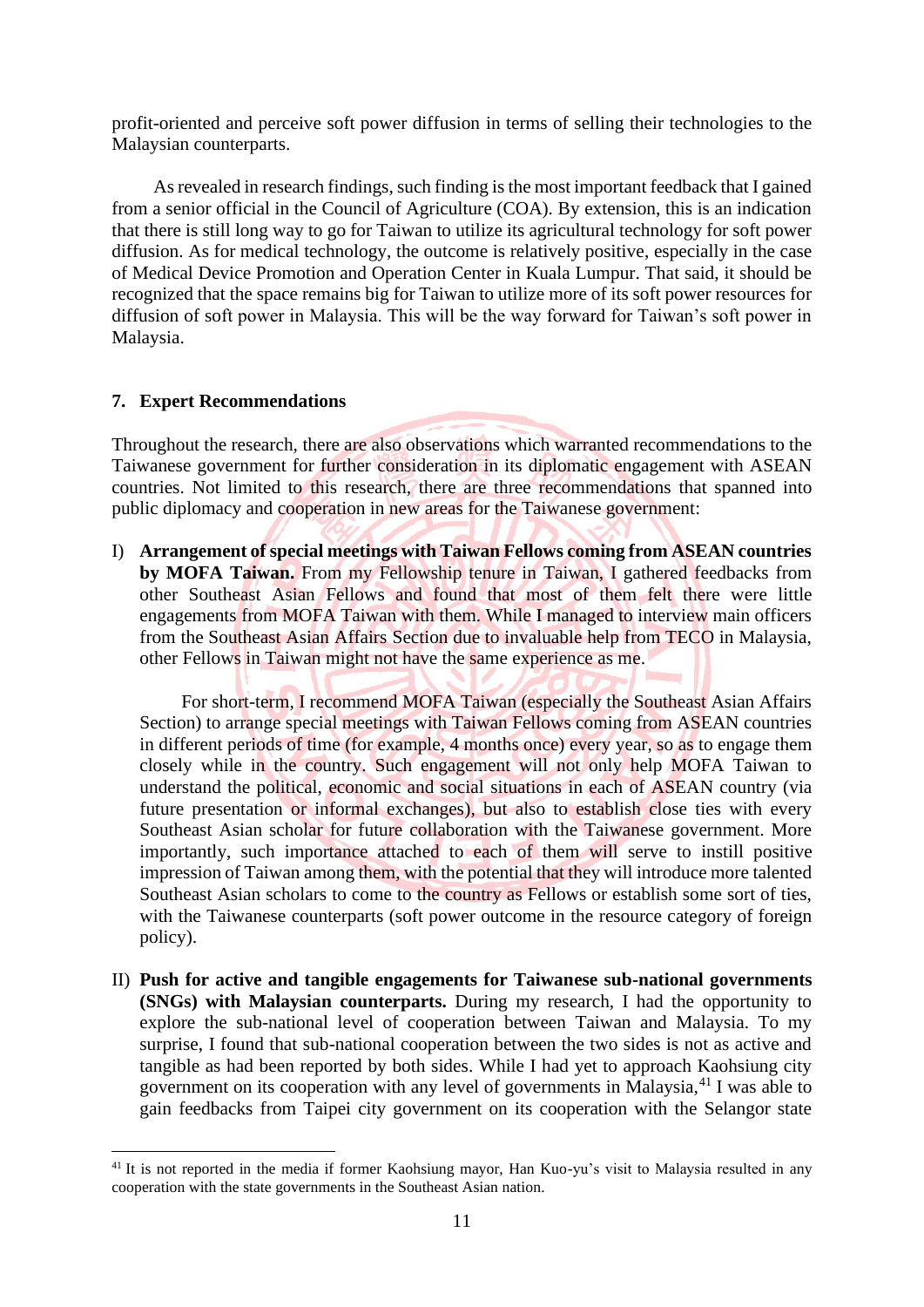government. In what was extensively reported to be active and tangible cooperation in the areas of urban transportation, entrepreneurship and smart cities by both sides, <sup>42</sup> I was surprised to be told that Taipei-Selangor cooperation has not progressed far ever since Memorandum of Understanding (MoU) has been signed in March 2017.

 From the feedback, it was revealed that the U-bike model (relevant regulations and practices) which Selangor state government wanted to learn from Taipei, did not manage to take off in the Malaysian state. Furthermore, the official from Taipei Computer Association (TCA), the party involved in the cooperation on behalf of Taipei city government, also disclosed that Selangor's prioritization of e-commerce development did not elicit Taipei's interest to pursue high-end cooperation in the areas of smart cities and business start-ups.<sup>43</sup> The differing priorities between both sides, therefore, explained that despite Selangor Information Technology and Digital Economy Corporation (SIDEC) sending delegation to Taipei annually, the outcome of cooperation remained obscure thus far.

 By all means, the case of study of Taipei-Selangor cooperation should serve as a lesson for Taiwan to conduct any engagement with Malaysia's state or city governments in the future. Instead of letting SNGs cooperating based on their respective interests, the Taiwanese government should monitor such development and encourage its other cities to enter into a win-win cooperation that produces tangible outcomes to both sides. The most important principle for cooperation is the harmonization of priorities between both SNGs as opposed to agreeing to general interests as seen in the case of Taipei and Selangor. As highlighted by my commentary in *Taiwan Insight*, the other best candidate for ICT-related cooperation area will be Penang, which has joined WeGo, a South Korean-led organisation set up for the global promotion of smart and sustainable cities.<sup>44</sup> A similar exploration of cooperation between a Taiwanese industrial/creative city (Hsinchu or New Taipei) and Penang which will give it a strategic opening for further smart cities cooperation ventures with other WeGo network members in Southeast Asia: Thua Thien Hue, Cauayan, Batam, Riau, and Baguio.<sup>45</sup>

 In terms of heritage, Malaysian states can also become the gateway for developing Taiwan's cultural cooperation with other ASEAN countries. In my discussion with the Executive Director of Taiwan-Asia Exchange Foundation (TAEF), Dr. Alan Yang Hao, a network of heritage cities is well on the table for further exploration of sub-national cooperation. <sup>46</sup> For instance, a cultural bubble can be formed by bringing together Tainan, Melaka and Ambon into a network of heritage cities — on the basis that these cities share not only the ancient indigenous heritage but also, those from Portuguese and Dutch as well.

<sup>42</sup> Taipei City Government, "Taipei, Selangor Ink MOUs to Strengthen Cooperation," *Taipei City News*, March 27, 2017,

https://english.gov.taipei/News\_Content.aspx?n=A11F01CFC9F58C83&sms=DFFA119D1FD5602C&s=482C1 528F204E97B (accessed March 20, 2021); and Xavier Kong, "MOU Signings "Another Milestone" in Selangor-Taipei Relations, Says MB," *SIDEC News*, March 28, 2017, https://www.sidec.com.my/mou-signings-anothermilestone-in-selangor-taipei-relations-says-mb/ (accessed March 20, 2021).

<sup>43</sup> Taiwan Computer Association (TCA) official, telephone interview by author, Taipei, November 24, 2020.

<sup>&</sup>lt;sup>44</sup> Chee Leong Lee, "Prospect of Malaysia as the Gateway for Taiwan's New Southbound Policy (NSP) Push," *Taiwan Insight*, July 23, 2020, [https://taiwaninsight.org/2020/07/23/prospect-of-malaysia-as-the-gateway-for](https://taiwaninsight.org/2020/07/23/prospect-of-malaysia-as-the-gateway-for-taiwans-new-southbound-policy-nsp-push/)[taiwans-new-southbound-policy-nsp-push/](https://taiwaninsight.org/2020/07/23/prospect-of-malaysia-as-the-gateway-for-taiwans-new-southbound-policy-nsp-push/) (accessed March 20, 2021).

<sup>45</sup> "Local Governments," *WeGO Portal*, http://we-gov.org/local-governments/?ckattempt=1 (accessed March 20, 2021).

<sup>46</sup> Hao Yang, interview by author, Taipei, July 7, 2020.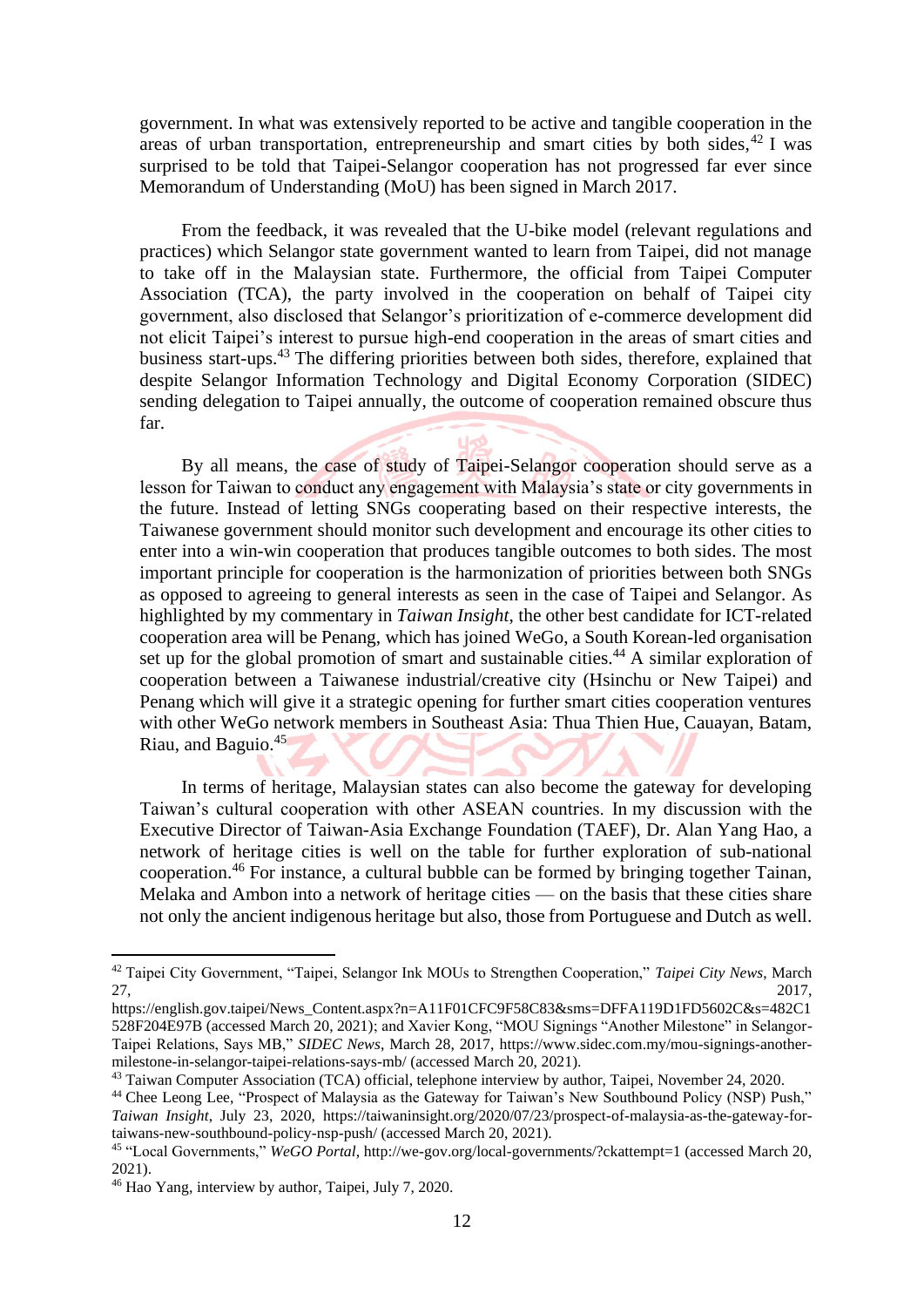As a first step, the Tainan municipal government can start exploring a plan with the Melaka state government in Malaysia, and later, enlist the latter's support to promote this network to the Maluku provincial government in Indonesia.<sup>47</sup> In all, these are the suggestions for the Taiwanese SNGs to explore with their Southeast Asian counterparts in the mediumterm.

III) **Formulation of policy and target for Taiwanese young scholars specializing in Southeast Asian studies.** Being hosted by the premier institution on Southeast Asian studies, Center for Southeast Asian Studies (CSEAS), had led me to see the advancement of Southeast Asian studies in Taiwan. Nevertheless, I believe there is a huge room for improvement in nurturing Southeast Asian experts among the young generation of Taiwanese. This will be pivotal if Taiwan is to position itself as a 'Southeast Asian country' in the long-term ⸺ a point that is highlighted by Transportation Minister, Lin Chia-lung in last November 2020.<sup>48</sup> Furthermore, having a pool of Taiwanese experts on Southeast Asia, will also decrease its dependence on Southeast Asian experts residing in the country, as high job mobility (with higher perks or salary packages) has made it difficult to retain most of them in the long-term.

 As such, I propose for the Taiwanese government to have a tangible policy and target to train a pool of young locals to become Southeast Asian experts in the next 10 years. Instead of leaving such expertise training entirely to the Taiwanese academic community, Ministry of Education Taiwan can become the facilitator by providing consistent funds for those universities to attract Southeast Asian experts for language training and teaching discipline-based courses to the young Taiwanese in the early stage. As for the targets, Taipei can start aiming for 20 to 30 young Taiwanese scholars to be trained for specific country experts in Southeast Asia, language specialists, Pacific connections' analysts, multi-disciplinary academics as well as regional observers on ASEAN as an international organization. While this will be instrumental at the initial stage of training, it is expected that this first batch of young Taiwanese who take up Southeast Asian studies with niche knowledge and language abilities of the dynamic region, will eventually take over the mantle and train the next batch of Southeast Asian experts in the country. This will ensure Taiwan will have a pool of Southeast Asian experts in the long-term.

7 E S

### **8. Future Research and Publications**

In complementing the results from this qualitative research in Taiwan, I am planning to continue its research on Taiwanese soft power in the eyes of Malaysians. For this, I seek to employ quantitative methods of data collection and analysis to comprehend the types of perception and level of positive/negative opinions of Taiwan among the Malaysian populace (that is, from the recipient's perspective). For this, a survey will be carried out in the near future in which the feedbacks from the Malaysian students, business actors, scholars, nongovernmental organization (NGO) leaders and political elites, are gathered for regression analysis. It is I's hope that this part of research will complete the process of generating a set of indicators and results, making it the first comprehensive study on Taiwan's soft power in Malaysia.

<sup>&</sup>lt;sup>47</sup> Lee, "Prospect of Malaysia as the Gateway for Taiwan's New Southbound Policy (NSP) Push."

<sup>48</sup> Cheng-hsiang Fan and Joseph Yeh, "ASEAN Parliamentary Friendship Group Formed," *Focus Taiwan*, November 3, 2020[, https://focustaiwan.tw/politics/202011030014](https://focustaiwan.tw/politics/202011030014) (accessed March 20, 2021).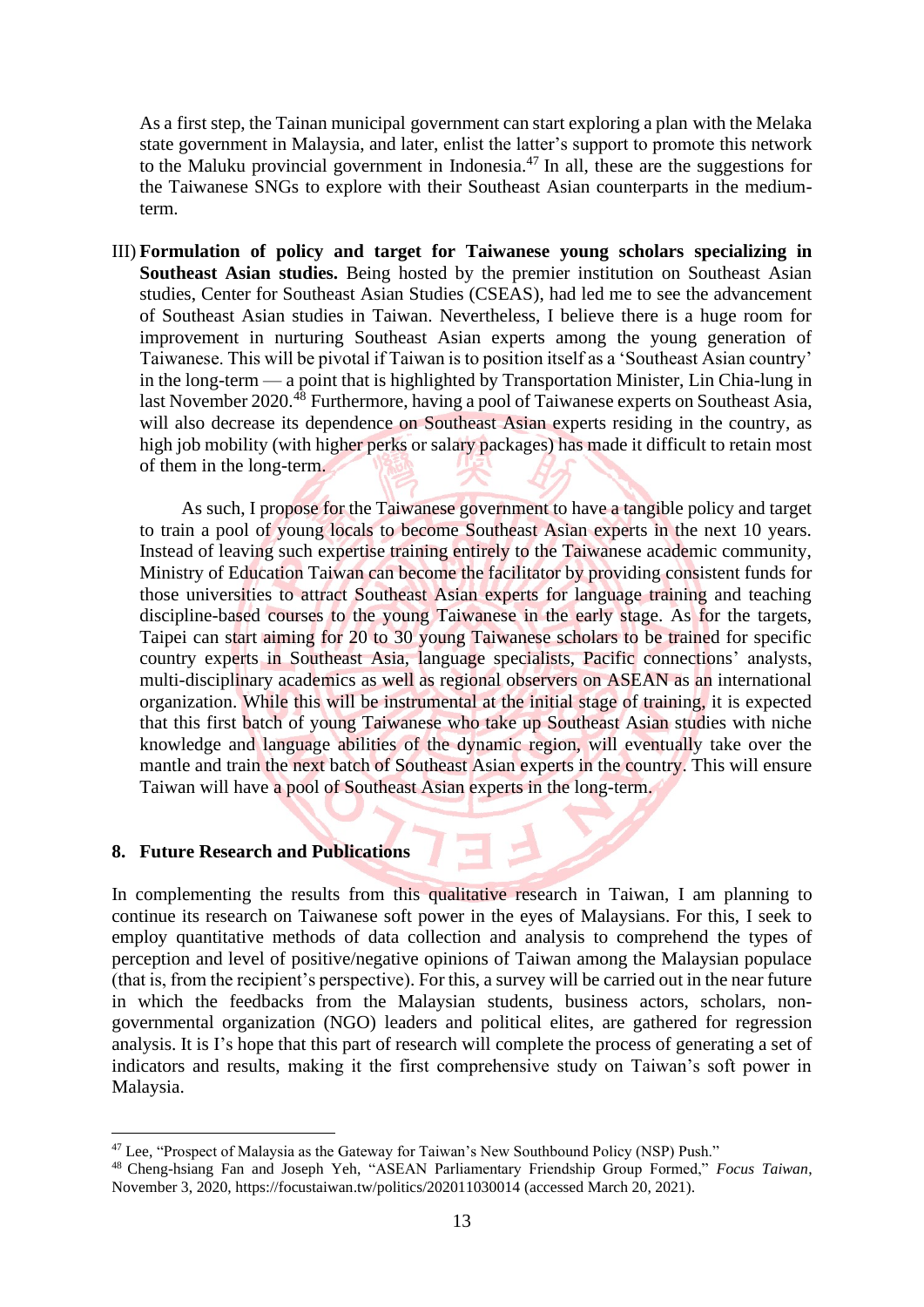At the end of this research, I hope to publish two works from the data obtained in Taiwan and Malaysia. The first publication will be the book that I am planning to co-author with another South Korean expert for international publication in May 2022. This will be on comparison between Taiwanese and South Korean soft power in Malaysia in which both authors are to contribute half of the book each — featuring the background of the two nations' soft power in Malaysia, the latest situations and limitations of such soft power. The second publication will be a full book on Taiwanese soft power in Malaysia that is solely co-authored by me. Expanding from the half of the book published earlier with the other author, I will tackle the latest situation of Taiwanese soft power in detail, featuring one chapter for each soft power resource and its diffusion of power's outcome in the host country of Malaysia. This full book is expected to be published by April 2023 and I am planning to apply to various research grants such as Chiang Ching-kuo Foundation (CCKF), for field trips and other research-related needs for this project.

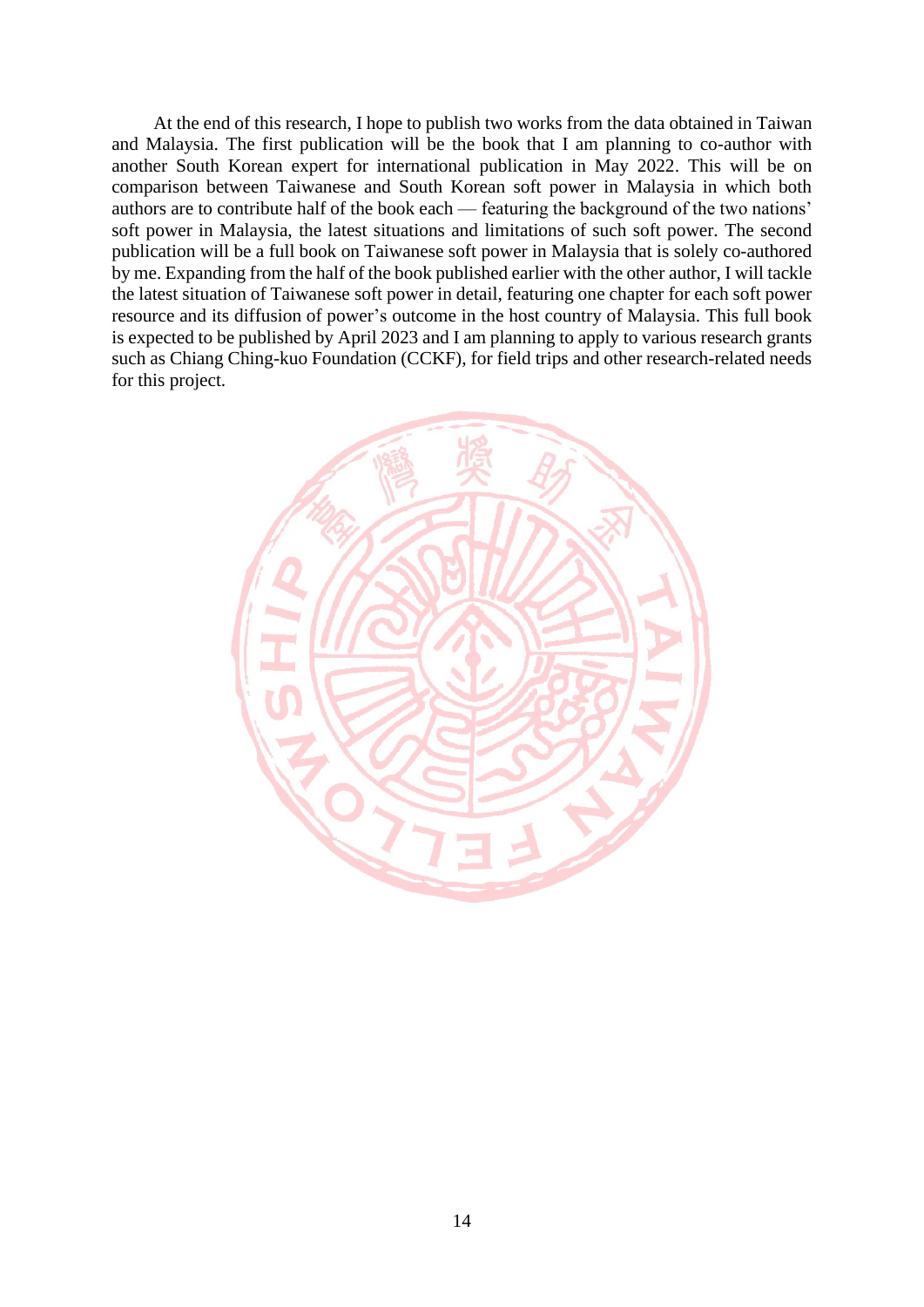### **References**

- "About TAFS." *Taiwan Fellowships and Scholarships (TAFS) Portal*. http://tafs.mofa.gov.tw/Contents.aspx?loc=en (accessed March 15, 2021).
- Chan, Gerald. "Taiwan as an Emerging Foreign Aid Donor: Developments, Problems, and Prospects." *Pacific Affairs* 70, no. 1 (1997): 37-56.
- "慈善事業." 馬來西亞佛光山網站. [https://fgsmy.org/cn/](https://fgsmy.org/cn/弘法事業/慈善事業/)弘法事業/慈善事業/ (accessed March 15, 2021).
- Crystal Hsu. "Eslite to Open Kuala Lumpur Store in 2022." *Taipei Times*, November 18, 2020. <https://www.taipeitimes.com/News/biz/archives/2020/11/18/2003747090> (accessed March 13, 2021).
- Fan, Cheng-hsiang and Joseph Yeh. "ASEAN Parliamentary Friendship Group Formed." *Focus Taiwan*, November 3, 2020. <https://focustaiwan.tw/politics/202011030014> (accessed March 20, 2021).
- Foong, Li Mei. "Boom or Bust?: Malaysia's Bubble Tea Scene Approaches Saturation Point." *Channel News Asia*, *Asia*, July 14, 2019. [https://www.channelnewsasia.com/news/asia/boom-or-bust-malaysia-bubble-tea](https://www.channelnewsasia.com/news/asia/boom-or-bust-malaysia-bubble-tea-saturation-11711138)[saturation-11711138](https://www.channelnewsasia.com/news/asia/boom-or-bust-malaysia-bubble-tea-saturation-11711138) (accessed March 13, 2021).
- "Future and Hope-Charity Music Concert." *The Buddha's Light International Association Portal*, January 29, 2015. <https://myblia.wordpress.com/category/disaster-relief/> (accessed March 15, 2021).
- "Great Love via Cash-for-Work." *The World of Tzu Chi*, February 2015, pp. 9-11. http://publication.jingsi.my/tcworld/eng/tcworld60/files/assets/downloads/publication. pdf (accessed March 15, 2021).
- Health and Welfare NSP Project Office. "Medical and Health New Southbound Policy." *Taiwan Medical and Healthcare Regional Partnership Portal*, July 26, 2019. <https://nsp.mohw.org.tw/cp-1069-5042-4f222-2.html> (accessed March 14, 2021).
- Holsti, Ole R. "Content Analysis." In *The Handbook of Social Psychology*, edited by E. Lindzey and E. Aaronson. Reading: Addison-Wesley, 1968, p. 608. Quoted in Bruce L. Berg, *Qualitative Research Methods for the Social Sciences*, 4th ed. (Boston: Allyn and Bacon, 2001), p. 240.
- "Introduction." *Taiwan Buddhist Tzu-Chi Foundation Malaysia Portal*. <https://tzuchi.my/en/about-us/tzuchi-global/our-missions> (accessed March 15, 2021).
- Jolin Lee. "The Ultimate Guide to Bubble Teas in KL." *Lifestyle Asia*, March 15, 2019. https://www.lifestyleasia.com/kl/food-drink/drinks/the-ultimate-guide-to-bubble-teasin-kl/ (accessed March 13, 2021).
- Lee, Chee Leong. "Prospect of Malaysia as the Gateway for Taiwan's New Southbound Policy (NSP) Push." *Taiwan Insight*, July 23, 2020.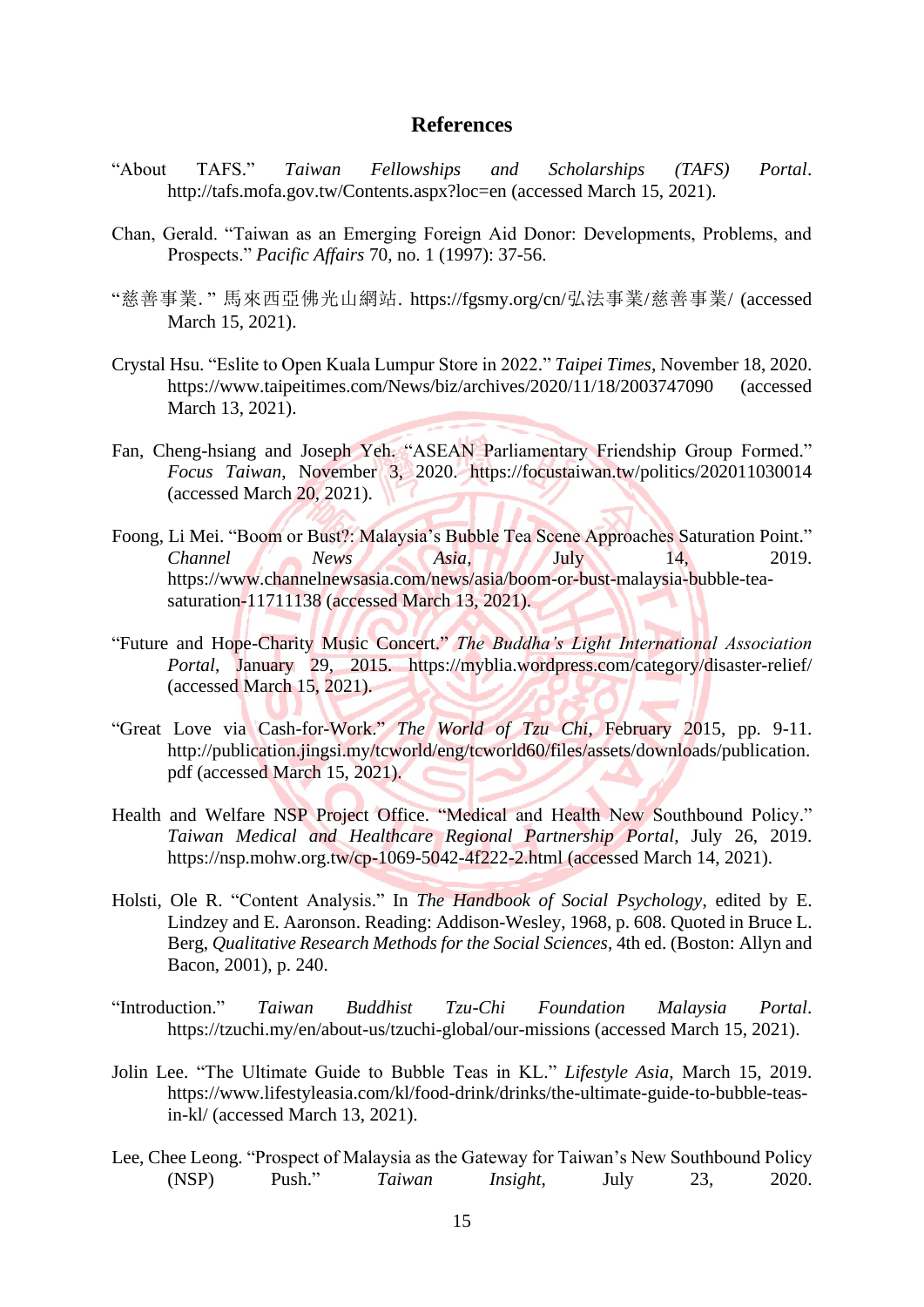[https://taiwaninsight.org/2020/07/23/prospect-of-malaysia-as-the-gateway-for](https://taiwaninsight.org/2020/07/23/prospect-of-malaysia-as-the-gateway-for-taiwans-new-southbound-policy-nsp-push/)[taiwans-new-southbound-policy-nsp-push/](https://taiwaninsight.org/2020/07/23/prospect-of-malaysia-as-the-gateway-for-taiwans-new-southbound-policy-nsp-push/) (accessed March 20, 2021).

- Lim, Meng Lu. Interviewed by Host. *Breakfast Grill – Xiao Long Bao, The Pull Factor*. BFM 89.9, October 8, 2010. [https://www.bfm.my/podcast/morning-run/the-breakfast](https://www.bfm.my/podcast/morning-run/the-breakfast-grille/breakfast-grille-081010-lim-meng-lu)[grille/breakfast-grille-081010-lim-meng-lu](https://www.bfm.my/podcast/morning-run/the-breakfast-grille/breakfast-grille-081010-lim-meng-lu) (accessed March 13, 2021).
- "Local Governments." *WeGO Portal*. http://we-gov.org/local-governments/?ckattempt=1 (accessed March 20, 2021).
- Lu, Annette. "A New Horizon for Taiwan: Soft Power in the Era of Globalization, Remarks Delivered to the Sixth Taiwan Roundtable." November 19, 2001. <http://english.president.gov.tw/Default.aspx?tabid=491&itemid=16964&rmid=2355> (accessed June 3, 2015).
- Lu, Yeh-Chung. "Fad or Fact? Soft Power in the Case of Taiwan." Paper presented at the 2007 AACS Annual Conference, Richmond, Virginia, October 5-7, 2007.
- Nagata, Judith. "The Globalisation of Buddhism and the Emergence of Religious Civil Society: The Case of the Taiwanese Fo Kuang Shan in Asia and the West." *Communal/Plural* 7, no. 2 (1999): 231-48.
- 農委會 (Council of Agriculture). 第一屆馬來西亞台灣農業機械暨資材發售會*:* 工作細部 情況, 2019 年 11 月.
- Nye, Joseph S. *The Future of Power*. New York: Public Affairs, 2011.
- "Our Work." *Taiwan Buddhist Tzu-Chi Foundation Malaysia Portal*. <https://tzuchi.my/en/about-us/tzuchi-malaysia/our-work> (accessed March 15, 2021).
- Rawnsley, Gary D. "Taiwan's Soft Power and Public Diplomacy." *Journal of Current Chinese Affairs* 43, no. 3 (2014): 161-74.
- Rigger, Shelley. *Why Taiwan Matters: Small Island, Global Powerhouse*, updated edition. Lanham: Rowman & Littlefield, 2011.
- Selltiz, Jahoda C., M. M. Deutsch and S. W. Cook. *Research Methods in Social Relations*, 2nd ed. New York: Holt, Reinhart & Winston, 1967. Quoted in Bruce L. Berg, *Qualitative Research Methods for the Social Sciences*, 4th ed. (Boston, Allyn and Bacon, 2001), p. 241.
- Shane Lee. "A New Interpretation of "Soft Power" for Taiwan." *Taiwan International Studies Quarterly* 1, no. 2 (2005): 1-23.
- Taipei City Government. "Taipei, Selangor Ink MOUs to Strengthen Cooperation." *Taipei City News.* March 27, 2017. https://english.gov.taipei/News\_Content.aspx?n=A11F01CFC9F58C83&sms=DFFA1 19D1FD5602C&s=482C1528F204E97B (accessed March 20, 2021).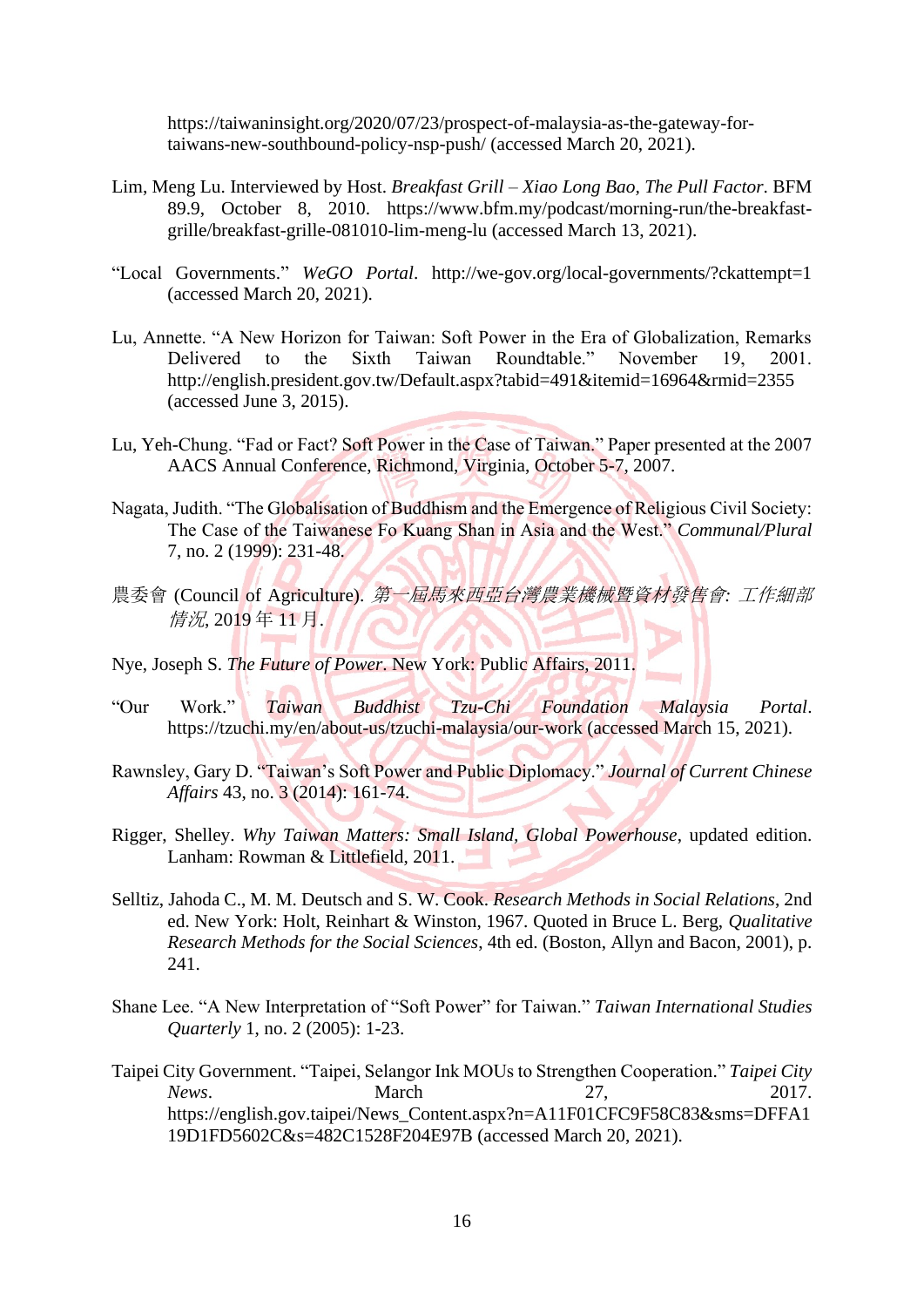- "Taiwan Buddhist Tzu Chi Foundation Malaysia Recipient of 2015 Better Malaysia Foundation Personality Award." *The Sun Daily*, March 29, 2015. <https://www.thesundaily.my/archive/1368682-BSARCH302364> [https://www.thesundaily.my/local/taiwanese-tzu-chi-donated-millions-and-thousands](https://www.thesundaily.my/local/taiwanese-tzu-chi-donated-millions-and-thousands-of-beds-for-sabah-hospitals-FH4797502)[of-beds-for-sabah-hospitals-FH4797502](https://www.thesundaily.my/local/taiwanese-tzu-chi-donated-millions-and-thousands-of-beds-for-sabah-hospitals-FH4797502) (accessed March 15, 2021).
- Taiwan Tourism Bureau. "Changes in the Number of Visitor Arrivals from Japan, South Korea, Malaysia, Mainland China and Hong Kong from 2011~2020." *Tourism Statistics Database of the Taiwan Tourism Bureau*. https://stat.taiwan.net.tw/ (accessed March 15, 2021).
- "Taiwan's Eslite Spectrum to Debut at The Starhill in 2022." *The Star*, November 17, 2020. https://www.malaymail.com/news/money/2020/11/17/taiwans-eslite-spectrum-todebut-at-the-starhill-in-2022/1923533 (accessed March 13, 2021).
- "Taiwan's Soft Power: A Hard Sell." *Thinking Taiwan*, January 31, 2015. http://thinkingtaiwan.com/taiwans-soft-power-a-hard-sell/ (accessed April 22, 2015).
- "Taiwanese Agricultural Machinery, Materials, and Equipment Sent to Malaysia to Create Local Services Model, Marking a Breakthrough in Taiwan-Malaysia Agricultural Cooperation." *Council of Agriculture (COA) News*, December 18, 2019. https://eng.coa.gov.tw/theme\_data.php?theme=eng\_news&id=597 (accessed March 14, 2021).
- "Taiwanese Tzu Chi Donated Millions and Thousands of Beds for Sabah Hospitals." *The Sun Daily*, October 25, 2020. [https://www.thesundaily.my/local/taiwanese-tzu-chi](https://www.thesundaily.my/local/taiwanese-tzu-chi-donated-millions-and-thousands-of-beds-for-sabah-hospitals-FH4797502)[donated-millions-and-thousands-of-beds-for-sabah-hospitals-FH4797502](https://www.thesundaily.my/local/taiwanese-tzu-chi-donated-millions-and-thousands-of-beds-for-sabah-hospitals-FH4797502) (accessed March 15, 2021).
- "Tapping the Muslim Tourism Market." *Taipei Times*, January 23, 2020. <https://www.taipeitimes.com/News/feat/archives/2020/01/23/2003729715> (accessed March 15, 2021).
- The Editor. "#MH370\* MAS Ropes in Mercy Malaysia, Tzu Chi as Caregivers." *The Edge Markets*, March 12, 2014. [https://maa.theedgemarkets.com/article/mh370-mas-ropes](https://maa.theedgemarkets.com/article/mh370-mas-ropes-mercy-malaysia-tzu-chi-caregivers)[mercy-malaysia-tzu-chi-caregivers](https://maa.theedgemarkets.com/article/mh370-mas-ropes-mercy-malaysia-tzu-chi-caregivers) (accessed March 15, 2021).
- "The Guidelines for "New Southbound Policy"." *Taipei Cultural and Economic Office (TECO) in Brunei Darussalam*. August 23, 2016. [https://www.roc](https://www.roc-taiwan.org/bn_en/post/644.html)[taiwan.org/bn\\_en/post/644.html](https://www.roc-taiwan.org/bn_en/post/644.html) (accessed June 20, 2019).
- "Tourism Bureau Invites Malaysian Celebrity Mira Filzah to Star in Video Promoting Taiwan Tourism." *Taiwan News*, July 9, 2018. <https://www.taiwannews.com.tw/en/news/3477681> (accessed March 15, 2021).
- Xavier Kong. "MOU Signings "Another Milestone" in Selangor-Taipei Relations, Says MB." *SIDEC News*, March 28, 2017. https://www.sidec.com.my/mou-signings-anothermilestone-in-selangor-taipei-relations-says-mb/ (accessed March 20, 2021).